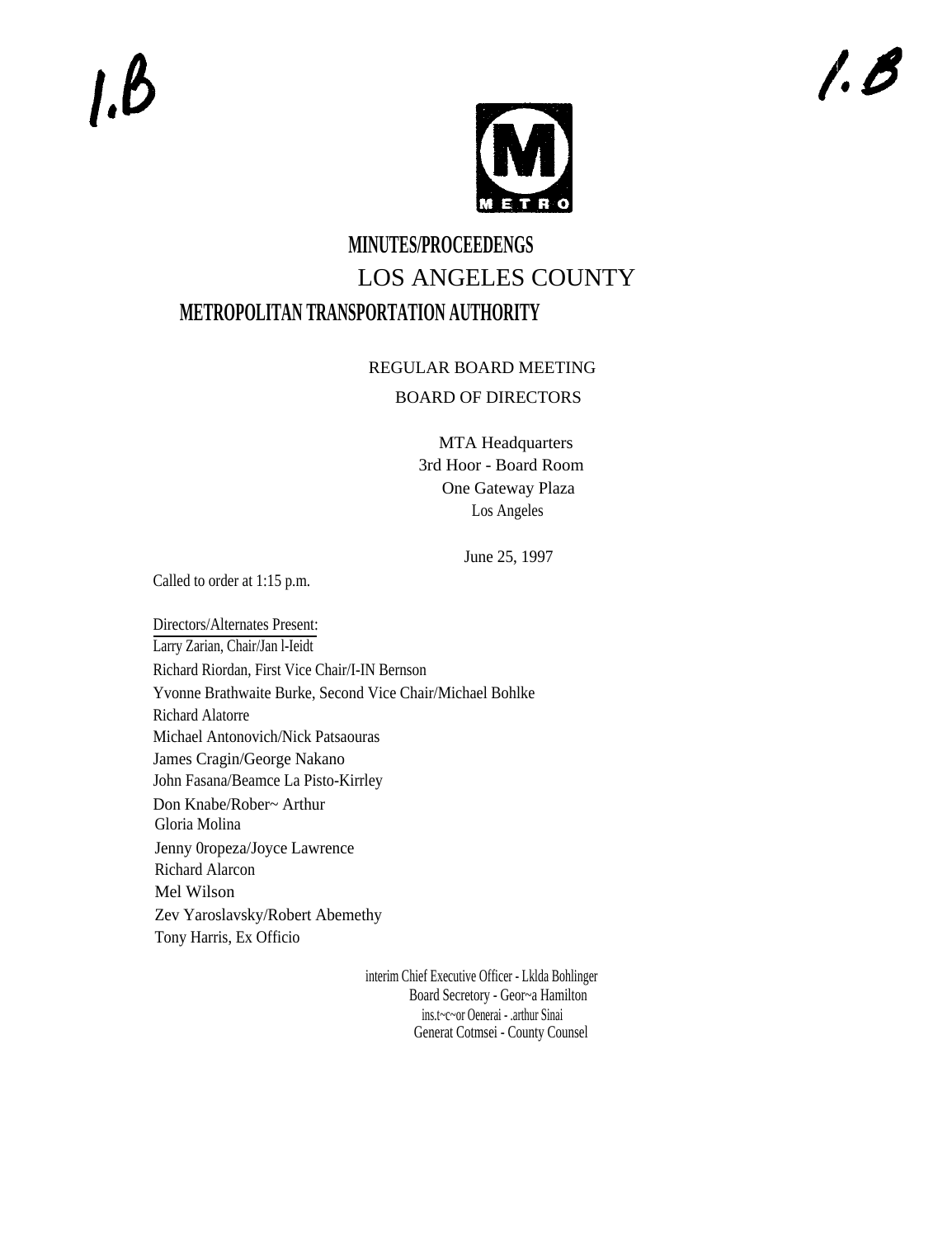#### **CLOSED SESSION**

```
A. Personnel Matters - G.C. 54957
```
!. Public Employment - Chief Executive Officer

**NO REPORT**

Conference with Labor Negotiator - G.C. 54957.6  $B<sub>1</sub>$ 

.Agency Negotiator:

Raman Raj

Employee Organization:

Unrepresented Employees Teamsters United Transportation Union Amalgamated Transit Union Transportation Communications Union Transit Police Officers' Association

**NO REPORT**

 $_{\rm co}$  Conference with Real Property Negotiator(s) concerning Price and/or Terms of Payment pursuant to Government Code Section 54956.8

> Metro Red Line, Segment 2 - Parcel ED-!3i Boyle Ranch Market (E&T Foods) !817 E. First Street, Los An~e!es

**CARRIED OVER to Real Estate and Legal Coa~ittees**

Conflict s) : Director Riordan

<sup>o</sup> Metro Red Line, Segment 3 - Parcel C3754 Budget Rent-A-Car (Brac-Opco) Leonard and Company (advertising siqn owners) 3885 Lankershim Blvd., Los Angeles

**APPROVED SETTLEMENT OF \$730,000**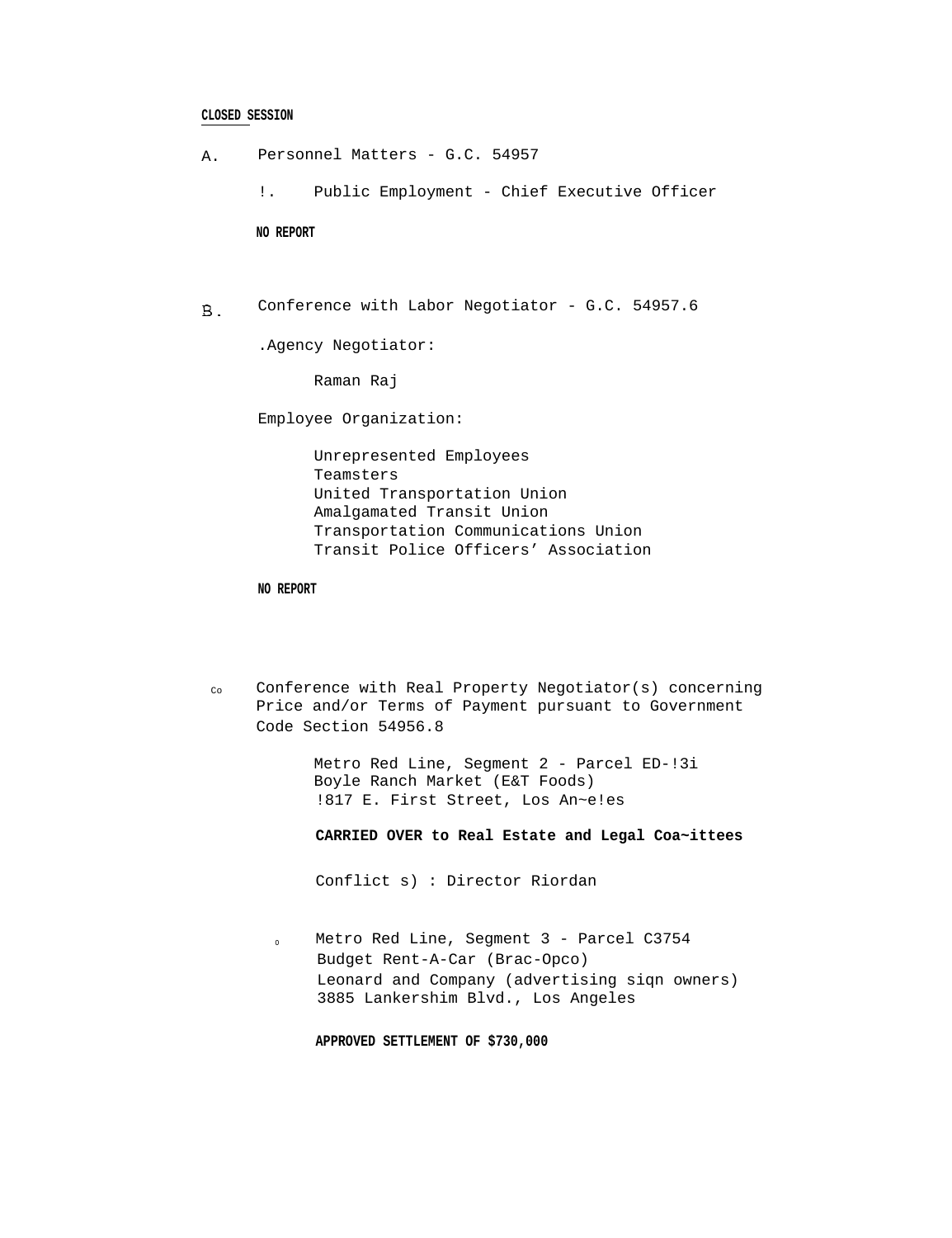Metro Red Line, Segment 3 - Parcel C3-823 Tom Geas, dba Bud's Red Hots 11277 Chandler Blvd. Los Angeles

**NO REPORT**

- 2. Flag Salute
- 3. RECEIVED Public Comment
- 4. WIT~IDRAWN election for  $2^{-d}$  Vice Chair.

#### **APPROVED:**

- A. Minutes of Special Board Workshop held May 23, !997, Regular Board Meeting held May 28, 1997 and Special Board Meeting of June 4, 1997.
- Revised Consent Calendar: Items 13 through i~, 17 B. through 22, 24, 26, 28 through 35, 39, 41-42, 48, 53

Directors voting: Zarian, Riordan, A!atorre, Boh~k~, Aiarcon, Abernethy, Cragin, Wilson, Antonovich, K~nabe, Fasana, Mo!ina, Oropeza

items 12, 25 and 55 were removed from the Consent Calendar for discussion and individual action.

RECEIVED Chair's Remarks

Chairman Zarian recounted some of his accomplishments ~u~c zhe past two years:

The first of a fleet of nearly 300 compressed natural gas-powered buses were introduced;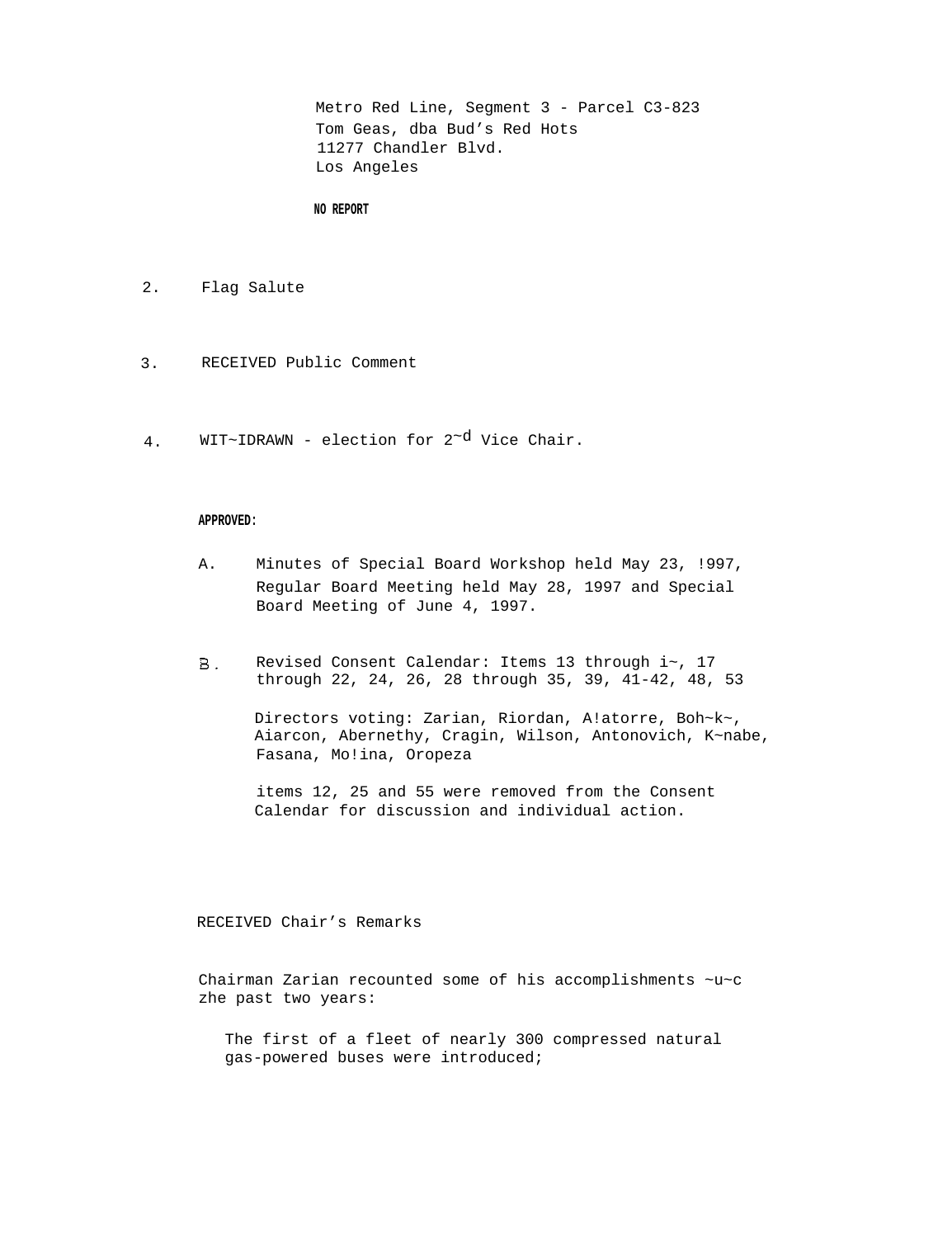A new bus line began operation between South Central Los Angeles and West Hollywood - City Connector Line 305, a much needed service for residents of South Central L.A. to major destinations within the inner and mid-city as well as West Side employment areas.

Construction began on the 5,000 square foot child care facility at the Sylmar/San Fernando Metro!ink Station.

The Board passed a package of cost-reductions that could potentially save \$398.5 million in rail operating costs over the next 20 years and \$45 million in rail construc<ion.

- The Metro Green Line began carrying passengers on a 20mile east-west route, most of it down the median of the I-!05 Century Freeway.
- Photo enforcement inaugurated on the Metro Blue Line.

Received a federal grant for an additional \$5 million to continue work on the lightweight, low-emission Advanced Technology\_ Transit Bus (ATTB) .

RECEIPTED Chief Executive Officer's Report

- A. 0~coming event and activities NO REPORT
- B. Status update on Los Angeles City Contribution Agreement.

Linda Bohlinger reported that the City Council approved a \$200 million contribution to Segment 3 of Metro Red Line.

C. Update on Washington, D.C. and Sacramento trips.

Congress approved \$76 million for Segment 3. \$24 million is earmarked for the Eastside. Funding will be withheld until the FTA approves the MTA Recove-~y Plan. The money is also contingent upon the FTA completing the Full-Funding Grant Agreement for North Hollywood and the Eastside. The House also earmarked \$!0 million for the ATTB and \$200 for transit operations expenses.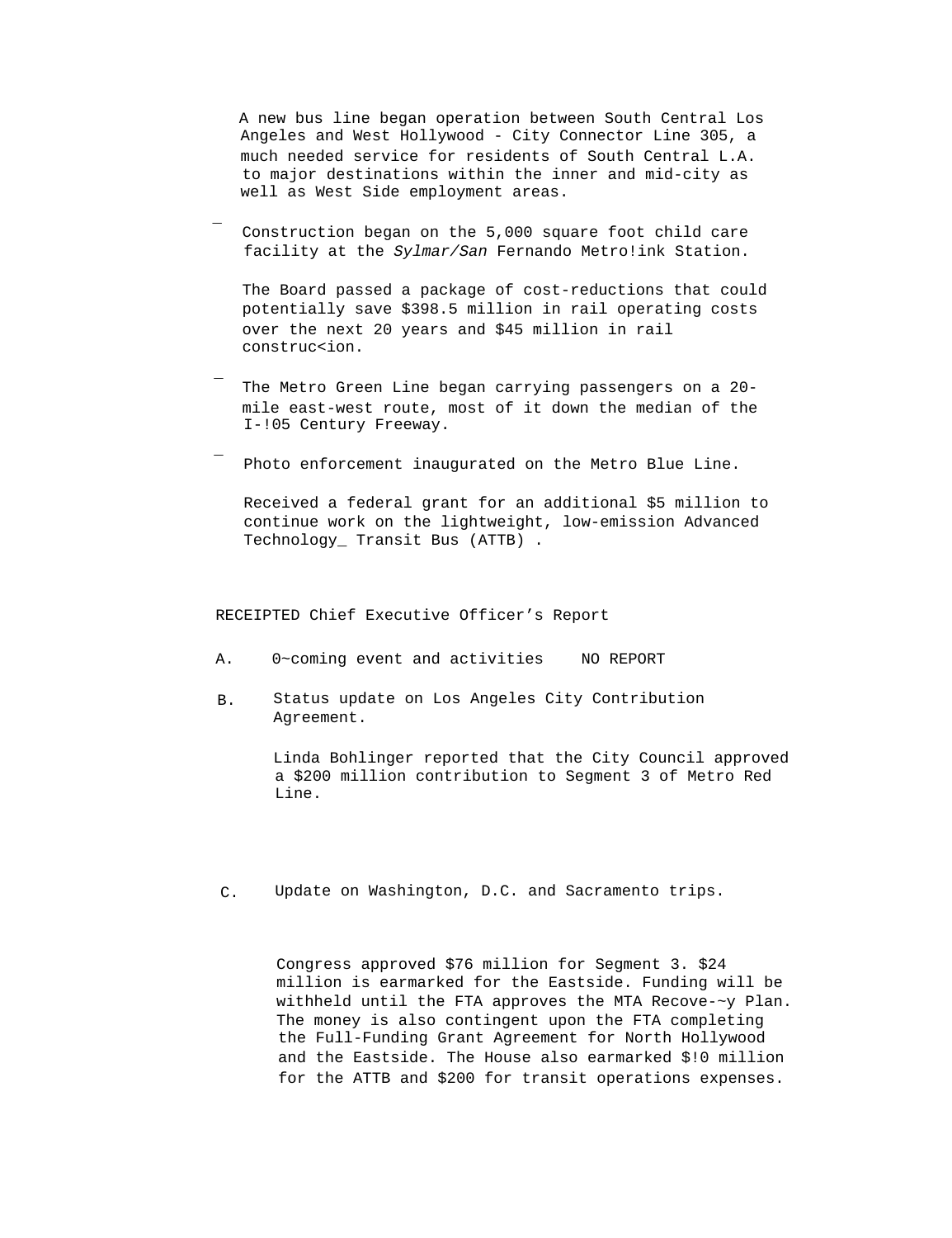A~PROVED, on a Roll Call Vote, Motion by Director Wilson, seconded by Director Alarcon, for Board concurrence with the City of Los ~geles Financial Contribution Agreement for Metro Rail Red Line Segment 3 as amended.

~yes: Noes: Abstain: ~sent: Burke, Cragin, ~nabe, Fasana, Molina, Oropeza, Riordan, Alarcon, Wilson, Zarian Antonovich, Abernethy None Alatorre

Director Antonovich requested a report to the Executive Management Committee on the payment status of MOS-I base and cost overruns and the pa\_Arment schedule for Segment 4.

#### Directors' Special Items

CA/~RIED OVER RIORDA/q/YA/{OSLAVSKY Motion to consider  $A$ . immediate bus purchase and preparation of Bus System improvement Plan.

Director A~tonovich requested a report identifying funding sources for the bus purchase, how many will be purchased and where they will be deployed.

#### $B.$ **APPROVED A/qTONOVIC~ MOTION** to implement the

standardized change order format recommendations of the Project Management Assistance (PM~) including, but not limited to the following:

I. prescribed format to contractors;

specified change order format approach in contract documents, including e\_quipment time sheets, rental agreements, equipment and material invoices, cancelled checks, etc. as evidence of costs incurred; and

direct Construction Manager to develop change order estimate forms and check list of information to be required, and submit drafts to the Project Management Assistance and Construction Committee for concurrence, comment and approval at the July Construction Committee Meeting.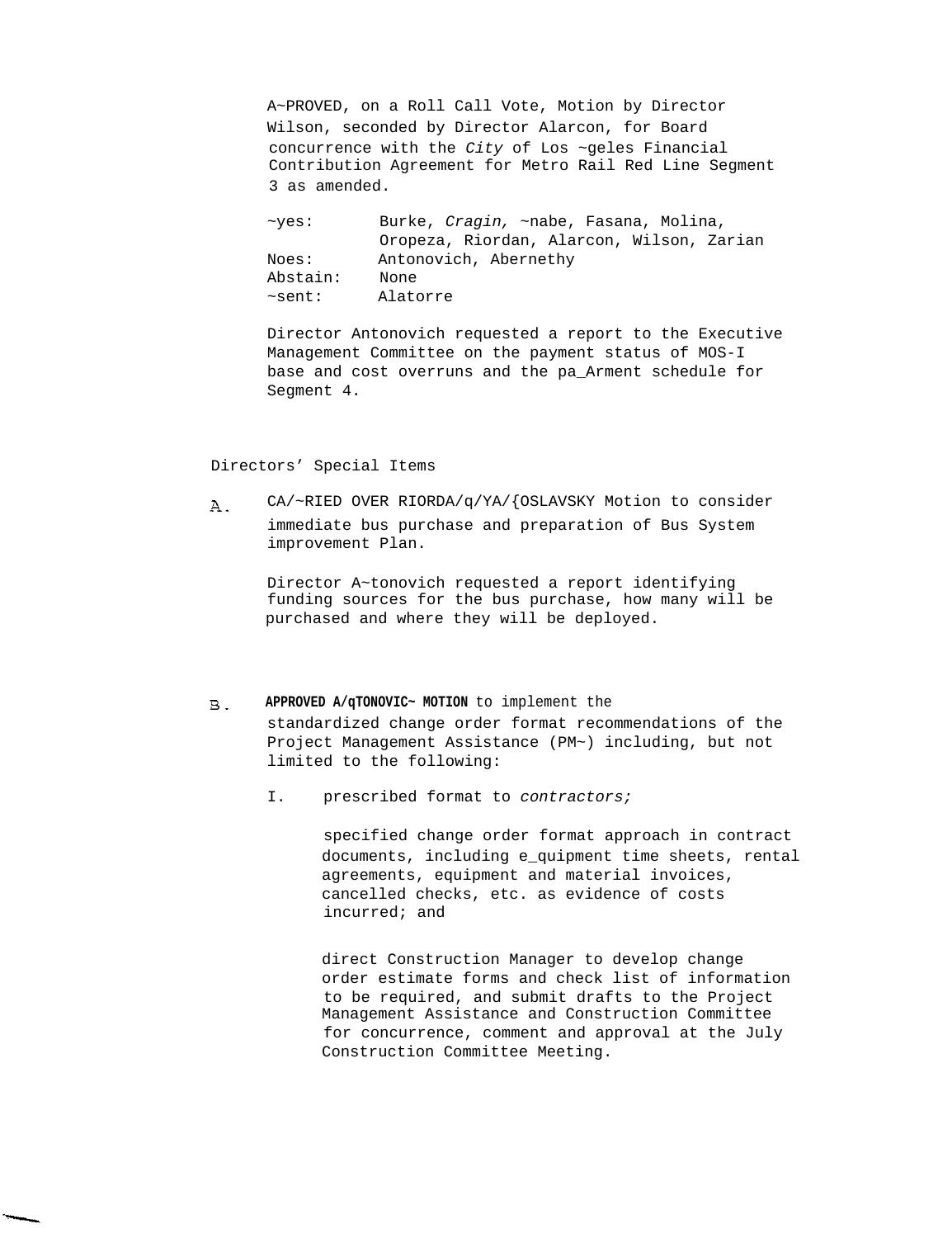co APPROVED ANTONOVIC~ MOTION to conduct a performance review of Hertz Claim Management, the third party administrator for the MTA's Workers' Compensation claim program; AMENDED to include examination of M/WBE Program, including case loads and dollar amounts.

> Director Cragin suggested that the same typ\_e of review be done for general liability claims.

#### **APPRO~-ED Antonovich Motion:**

directing the MTA Construction Division Project Managers to review all design work currently scheduled to commence between July and October, !997 and identify all surface work not directly integrated to subsurface systems, i.e., bus bays, Transit Plazas, parking lots, curb improvements, etc.;

an accelerated procurement to select firms to accomplish design work identified pursuant to Part ~ of" **\_** ~h\_s recommendation;

directing staff to select, pursuant to this accelerated process a qualified firm to design the

**\_** sur~c~ improvements an the Universal cizy Station, taking into consideration Joint Development opportunities, and negotiate a firm ~xed pr\_ce contract, and execute such contract the negotiated price does not  $=$   $=$  $=$ "  $\infty$ xc $\sim$ e \$350,000; and the Lankershim Boulevard widening if the negotiated price does not exceed \$200,000; and

 $4.$ 

\$200,\$Ct selecting the fiL.-m chosen to perform <he Universal Station improvements and report ~o the Board after award of the contracz.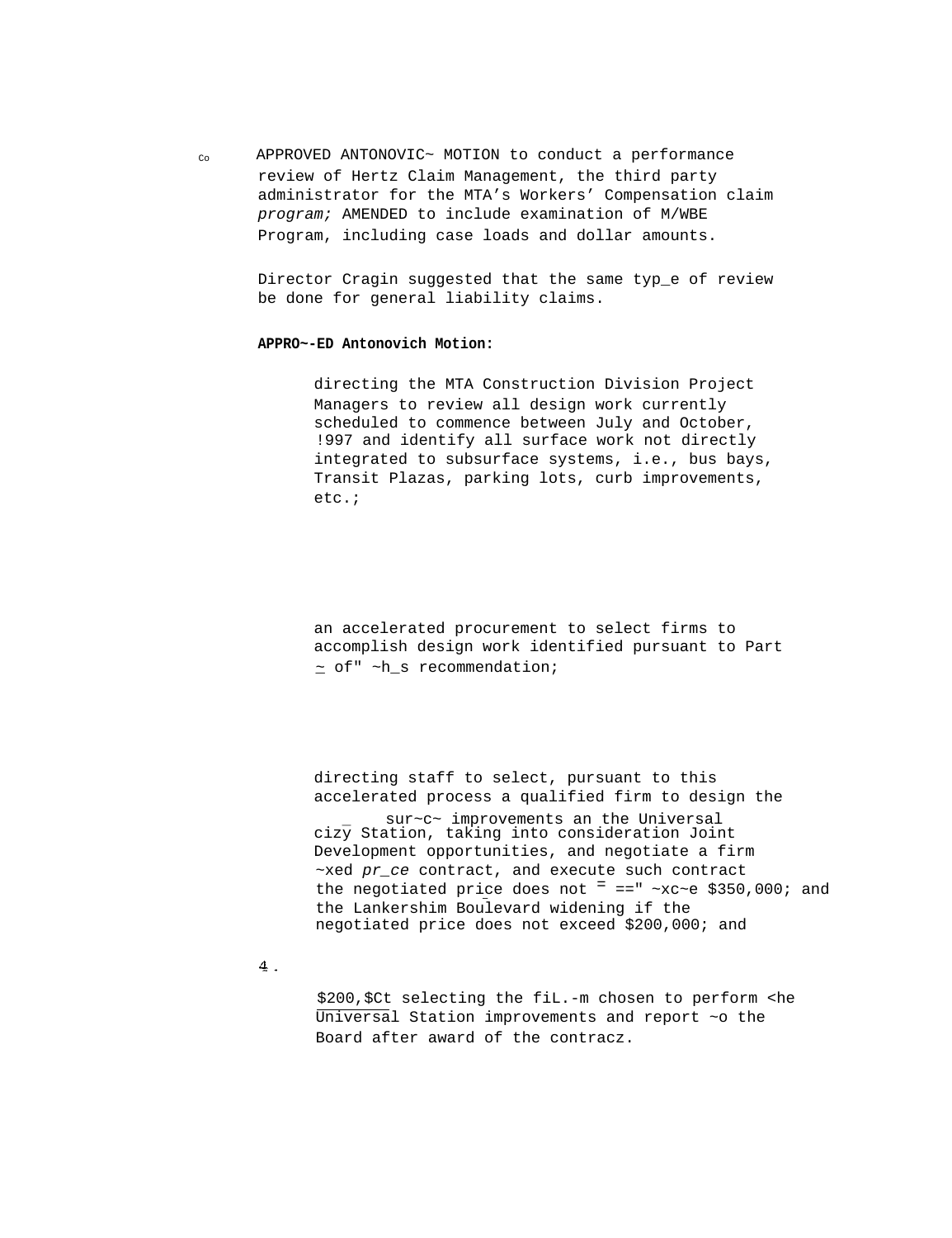#### **APPROVED BLTRKE/KNAJ~E/RIORDANMotion as A/~ENDED**

regarding funding schedule agreement with the Alameda Corridor Transportation Authority:

For the purpose of ACTA proceeding with the project in a timely manner, authorize the Interim CEO of MTA to execute a funding agreement with Alameda Corridor Transportation Authority (ACTA) providing \$2!8.7 million\* to ACTA for a mutually agreed upon Scope of Work. The funding agreement shall include the following basic terms consistent with past MTA Board actions including the MTA Recove~ Plan:

All funds shall be made available to ACTA in accordance with a payment schedule, design and construction milestones consistent with ACTA completing the Alameda Corridor project in 2001. ACTA will submit quarterly and annual cost certification reports to MTA and other reports as required by the agreement.

All funds granted to ACTA shall be legally binding and shall not be subject to annual appropriations recertification or additional MTA Board approval. This includes any previously approved funding for ACTA.

Funds authorized under the agreement represent a legally binding obligation of the MTA.

Neither ACTA nor MTA shall be held financially responsible for costs of any project for which ACTA or the MTA is not directly responsible for design and construction; nor shall the MTA reduce its commitment to ACTA to cover such costs. Such costs include, but are not limited to, all Port Access Demonstration Projects PADPs).

MTA will disburse the allowable grant to ACTA in accordance with the agreement schedule only upon the issuance of ACTA revenue bonds for the Alameda Corridor Project.

\*Less financing costs, not to exceed \$21 million, which could result in a net grant of at least \$197.7 million.

Directors voting on Items 8B-E: ~tonovich, Lnabe, Cragin, Burke, Riordan, Zarian, Fasana, A!arcon, Wilson, Alatorre, Molina, Oropeza, Yaroslavsky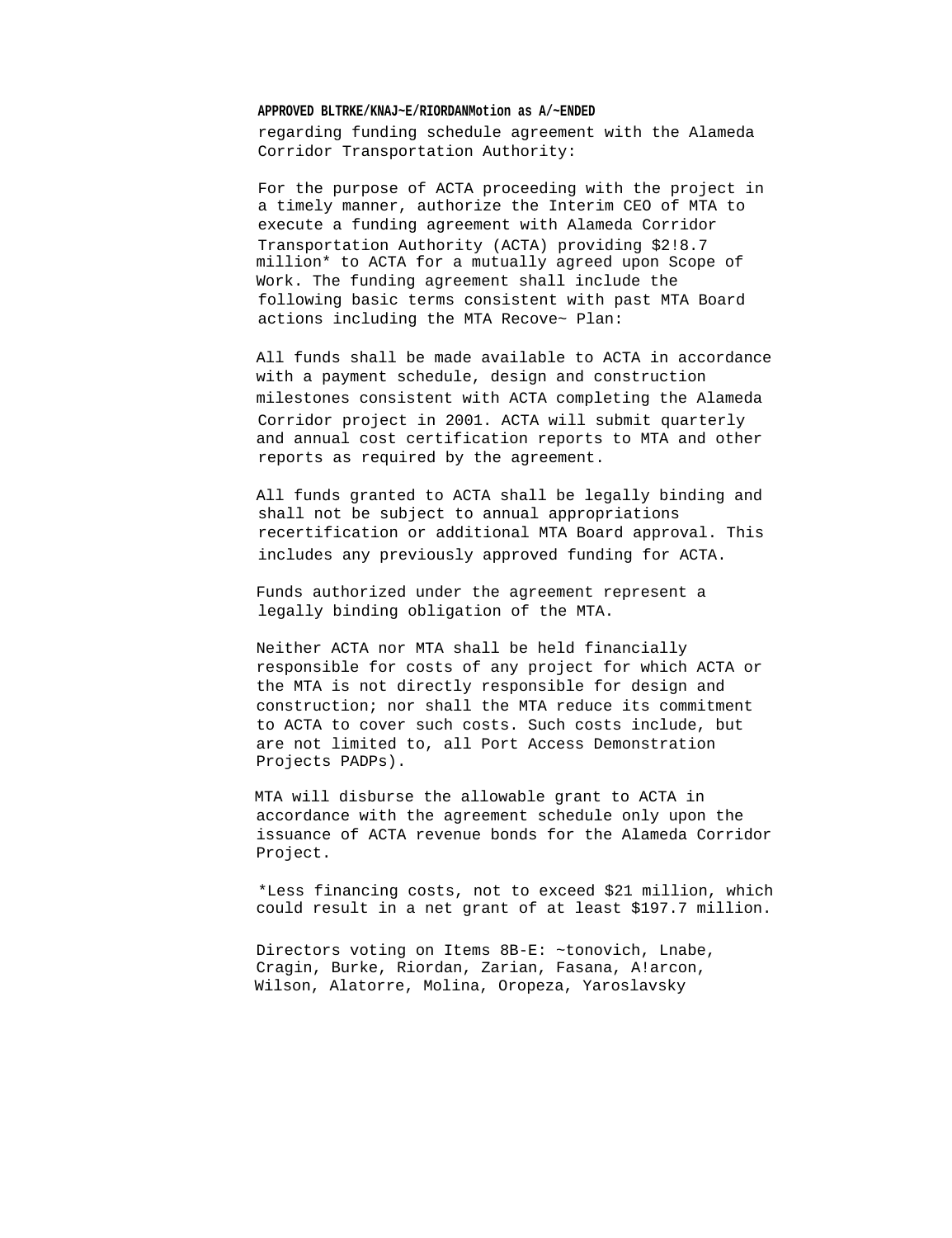**F. WITHDRAWN -** ANTONOVICE Motion to consider actions concerning City of Los Angeles Financial Contribution Agreements for Metro Red Line Segments 2 and 3 and corresponding changes to rail recover/ plan and report on Segment 3 City related betterments and enhanced construction impact mitigation funds.

#### **PUBLIC HEARING**

KELD a Public Hearing for the acquisition of certain property located 11277 Chandler Boulevard, Los .~nge!es and, ADOPTED, on a Roll Call Vote, a Resolution of Necessity to commence eminent domain proceedings to acquire the property.

Ayes: Antonovich, Alatorre, Burke, Cragin, Arthur, Fasana, Mo!ina, Oropeza, Riordan, Wilson, Yaros!avsky, Zarian Noes: None 'Abstain: None ~bsen~: Schatz

#### **GENERAL**

- i0. CARRIED OVER, due to lack of unconf!icted votes, award of contracts for a two-year period, with three one-year options at the discretion of the Authority, covering recyclable/rubbish remloval service for MTA locations to:
	- Waste Management of Los Angeles, Gardena, the highest Α. rated proposer for the northern, southern and central regions for a two-year cost not to exceed \$471,784; and
	- Perdomo & Sons, Inc., Los Angeles, the highest rated  $B.$ proposer for the Gateway facility, for a two-year cost not to exceed \$195,046.

| Ayes:      | Burke, Fasana, Oropeza, Wilson, Zarian      |
|------------|---------------------------------------------|
| Noes:      | None                                        |
| .'Abstain: | Antonovich, Cragin, Knabe, Molina, Riordan, |
|            | Alarcon, Yaroslavsky                        |
| :Absent:   | Alatorre                                    |

Conflicts: Directors Alarcon, Riordan, Molina/Bonzo, ~qnabe/Arthur, Yarosiavsky, Antonovich/Pa~saouras, Bernson.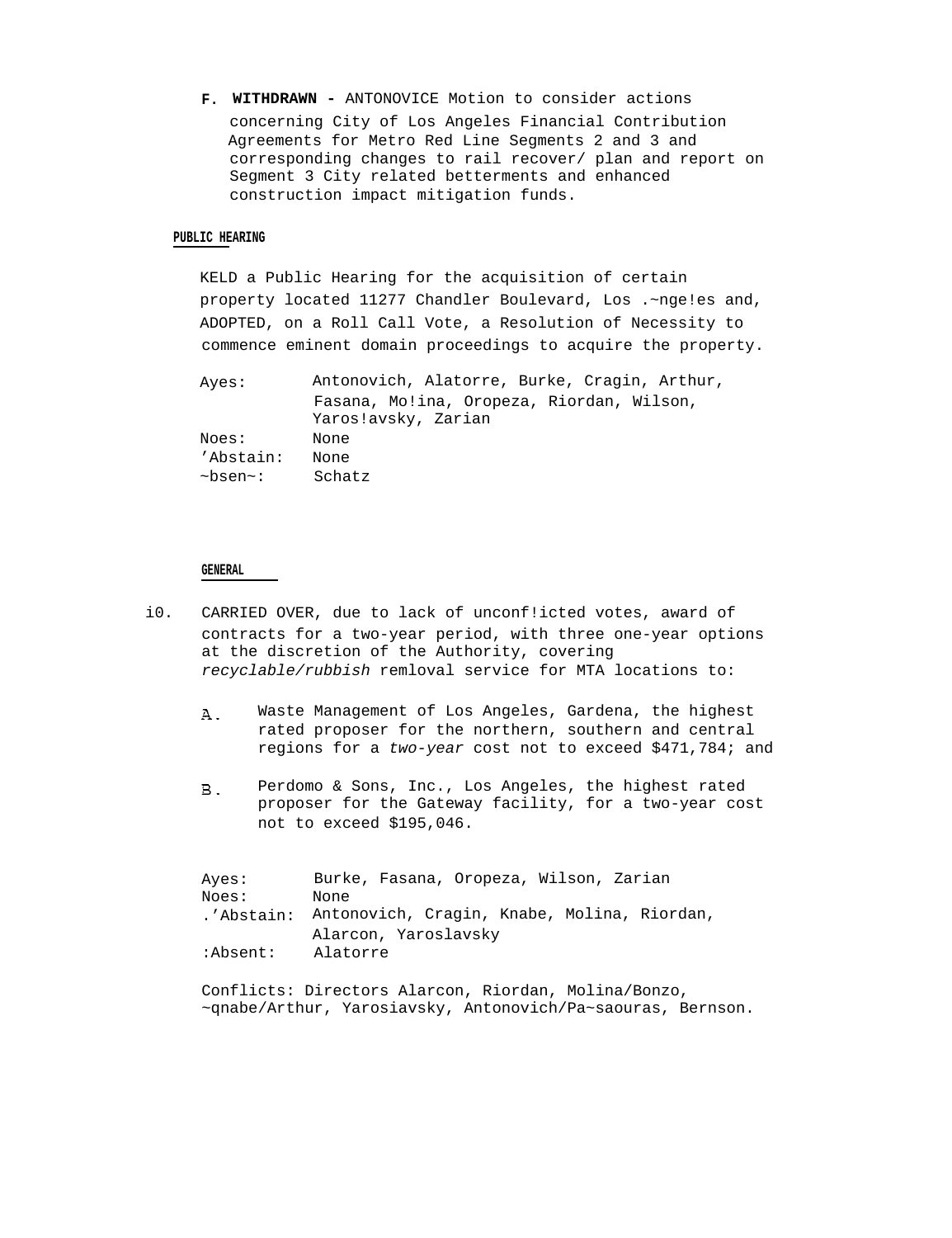#### **FINANCE & BUDGET COMMITTEF,**

#### **!i. A2PROV~D BY VOTE OF PRINCIPALS:**

Ao issuance of tax-exempt commercial paper, as interim funding, in an amount not to exceed 564.5 million, includinc capi<sup>~</sup>  $]_{\alpha a}$ -tzed interest, to fund expenditures that were to be paid by Proposition C bond proceeds; and

execution of all recruited documents and selection by the CE0 of the prov~ders of any necessary services such as note counsel.

Director Yaros!avsky requested an opportunity to review the language of the commercial paDe~'instrument before it goes out.

Directors votinc: Zarian, Bu~'<e, Yaroslavsky, Cra<~i~, Antonovich, Knabe, Fasana, Oropeza

12. ~A/{RIED OVER reduction of commission rate paid to vendors for se]l~nc MTA passes, reduced fare stamps and tokens from \$.\$5 to \$.45 per Pass and from \$.\$5 to S.~0 oer bac of ten tokens effective ~uiy i, 1997.  $\sim$   $\sim$   $\sim$ 

Directed staff to return in 30 days with analysis and ~xDe~d impacts of commission rate changes.

- 13. APPROVED ON CONSENT CALENDAR purchase of all layers of bus and rail operations, Excess Liability Insurance for a cost not to exceed \$1.7 million for a one-year period effective Aug-ust i, !997, by:
	- $\overline{A}$ . continuing with the second year of a thee=- r "."\*A American international G~ouo {nsura~Y --~~ policy<br>rarst \$15 mmllion excess insurance laver, and.  $\sim$ .r the rarst \$15 mmllion excess insurance layer, and .
	- marketing and negotiation of \$80.5 million in Excess  $B.$ Liability insurance layers above the first

Director Yaroslavsky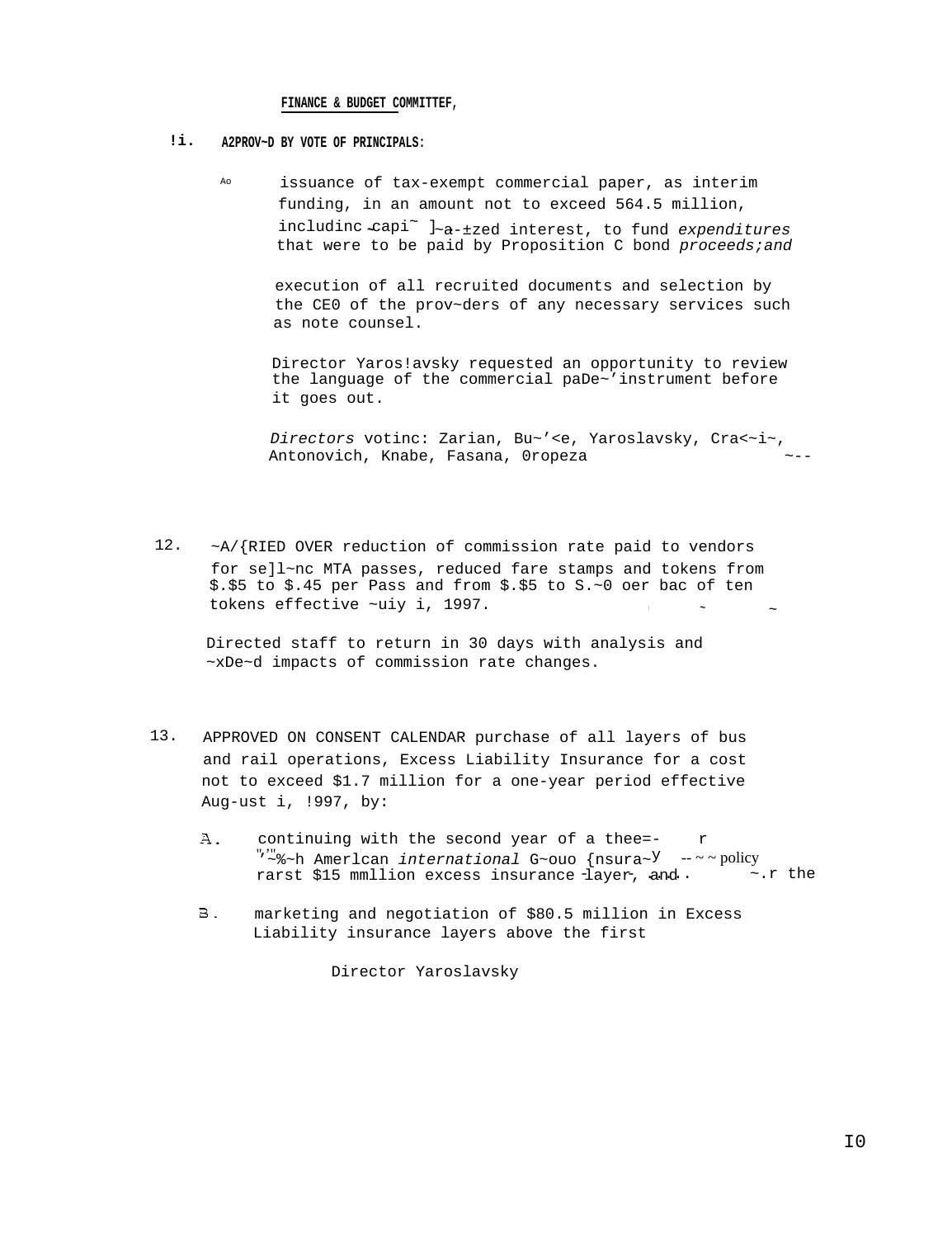- 14. APPROVED ON CONSENT CALENDAR amending sole-source contracts w!uh :
	- Α. IBM, Los Angeles, covering:

mainframe computer hardware and software license fees in the amount of \$793,000 incurred du~ ng~ Fiscal Year 1996-1997;

mainframe computer hardware maintenance in the amount of \$900,000 for Fiscal Year 1997-1998; and

software license fees in the amount of \$1,200,000 for Fiscal Year 1997-1998, subject to audit and verification of reasonableness of price and terms.

Oracle Corporation, Redwood Shores covering software license fees and services for Fiscal Year 1997-1998, in the amount of \$450,000, subject to audit and verification of reasonableness of price aid" terms.

- 15. APPROVED ON CONSENT ~LENDAR amending a sole source contract with WilTe! Communications, Foster Citv, covering maintenance of the telephone system network for a three-year period commencing July !, 1997; first year cost \$295,931, second year cost \$347,800 and third year cost \$349,800, for an estimated three year total of \$993,531, subject to audit and verification of reasonableness of price and terms.
- !6. .ADOPTED AS A/4ENDED on a Roll Call Vote of Principals:
	- the Fiscal Year 1998 Budget, including budget Α. adjustments, ~!ENDED to reinstate \$1.2 million for the Quality Integration Program (bus stop cleaning, bus graffiti removal, inactive right of way maintenance); and
	- **B**. a Reiu~mursement Resolution authorizing the expenditure of funds for capital constraction and ac~uisition =c~\_v~u\_es prior to issuance of bonds for the sDeclzlc activities.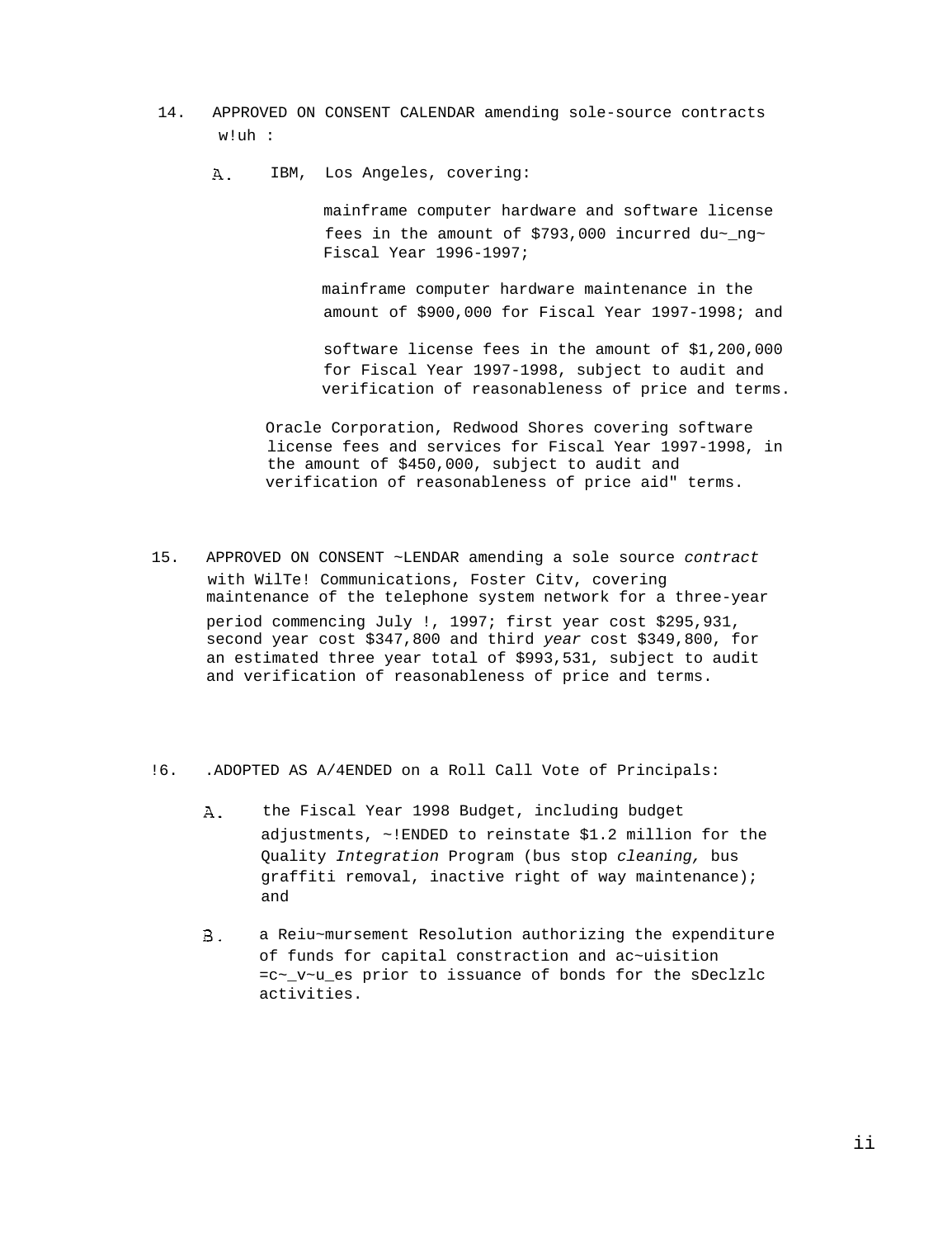DIRECTED CEO to report back in 30 days and every 30-60 days thereafter with revised revenue assumptions. Also instructed staff not to take any binding actions prior to the time the Board meets again to further consider the budget.

A]s0 APPROVED MOTION to agendize for July Committee consideration of providing local funding for ASI if federal funding cannot be resolved.

Ayes: Noes: Abstain: Absent: Alatorre, Burke, Cragin, Fasana, Molina, Oropeza, Riordan, Wilson, Zarian Antonovich, Knabe None Schatz, Yaroslavsky

Director Mo!ina requested a report which indicates that tkere will be no safety consequences from" budget cuts affecting bus maintenance, and a report showing budget reductions in the day to day operations and maintenance compared with those in administrative areas.

Directors Oropeza and ~tonovich requested a report on better, more efficient ways to cart!/ on the Zer~ Tolerance Program; and Director Lnabe requested a repor< regarding increased debt service costs.

#### **PLANNING & PROGItA/~Mi~G COMMITTE~**

- 17. APPROVED ON CONSENT CALENDAR adoption of a Rail Revenue
- !8. APPROVED ON CONSENT CALENDAR award of contract to Myra L. Frank and Associates covering the i-5 Interim HOV lane improvement initial study/environmental assessment for a firm fixed price of \$1,154,336.

Conflicts: Directors Aiarcon, Riordan, Lnabe/Artlnur, :l~ntonovich/Pansaouras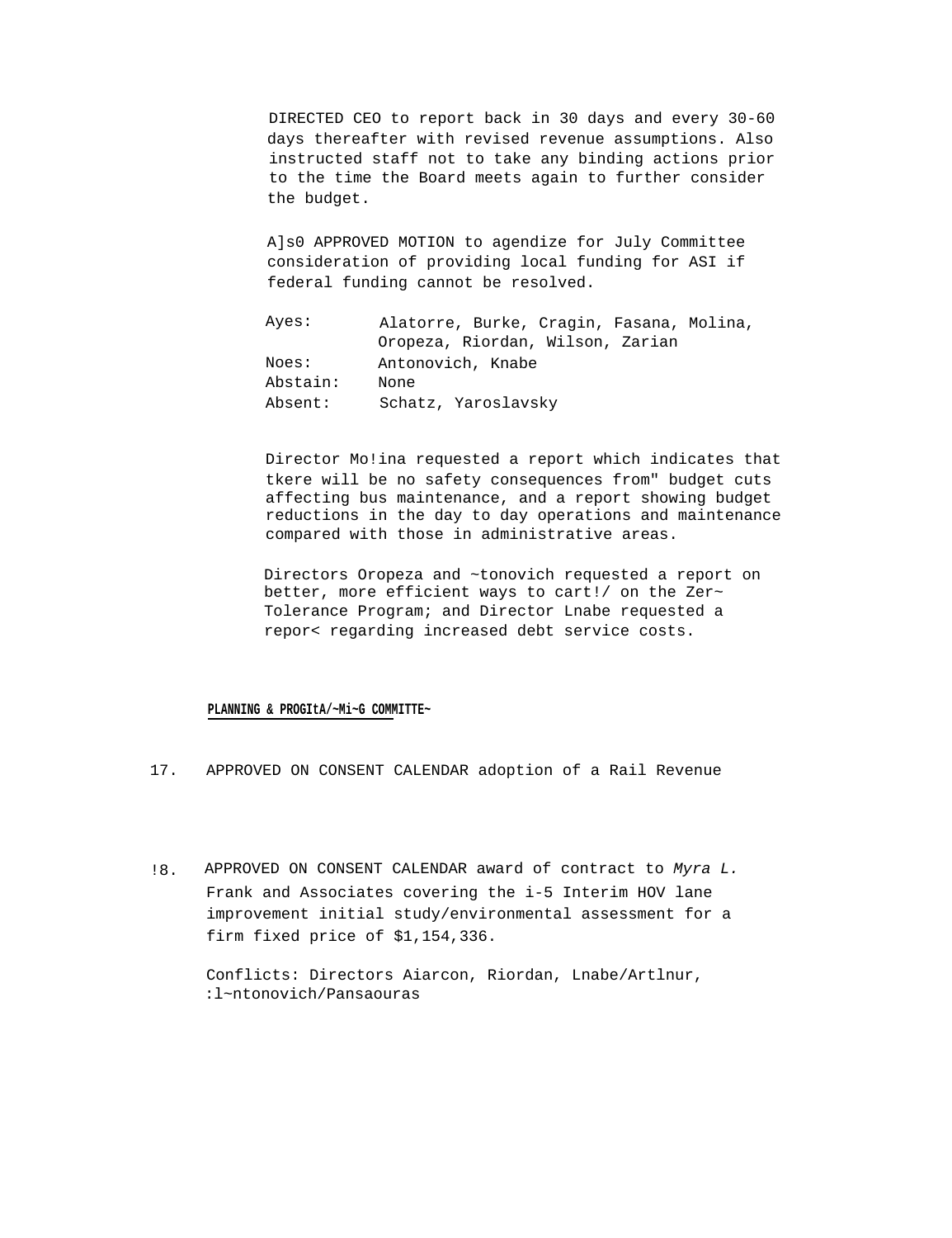#### **19. APPROVED ON CONSENT CALENDAR:**

- io **transfer of administrative responsibilities** for the service provider contract from DAVE Systems to the MTA covering operation of **Metro Green Line shuttles** - Lines 626, 627 and 628 for Fiscal Year 1998 and !999; and
- **extension of the** Memorandz~m of Understandings with Β. ATE/Ryder, Inc., Line 625, DAVE Systems, Lines 626, 627 and 628 and Transportation Concepts, Line 631 for a one year period (FY 1998), with an option for a second year (FY 1999) to provide transit operation services for **Metro Green Line shuttles.**
- 20. **APPROVED ON CONSENT** CALENDAR award of contract to W. Koo and Associates, inc. covering engineering services ,to design 15 bridges and **structures for Route 30 Freeway Gap Closure project** at a cost of \$1,\$56,102, which in¢~!udes a 5% contingency.

Conflicts: Directors Alarcon, Riordan, [<nabe/Arthur, ~tonovich/Patsaouras

#### **21. APPROVED ON CONSENT CALENDAR:**

- the Included and Eligible Municipal Bus **Operator**  $\mathbf{A}$ . **certifications and** findings as mandated by state and federal law; and
- Fiscal Year 1998 bus transit fund estimates and B. allocations.

#### **22. APPROVED ON CONSENT CALENDAR:**

the Federal Transit Administration Section 5310 Α. (formerly know~\_ as Section 16 for camitai purchases by paratransit and specialized transportation-service providers) recommended scores and au~horize inclusion of the applications in the "Various Agencies", portion of the 1996-97 **Regional Transportation** Improvement Program; and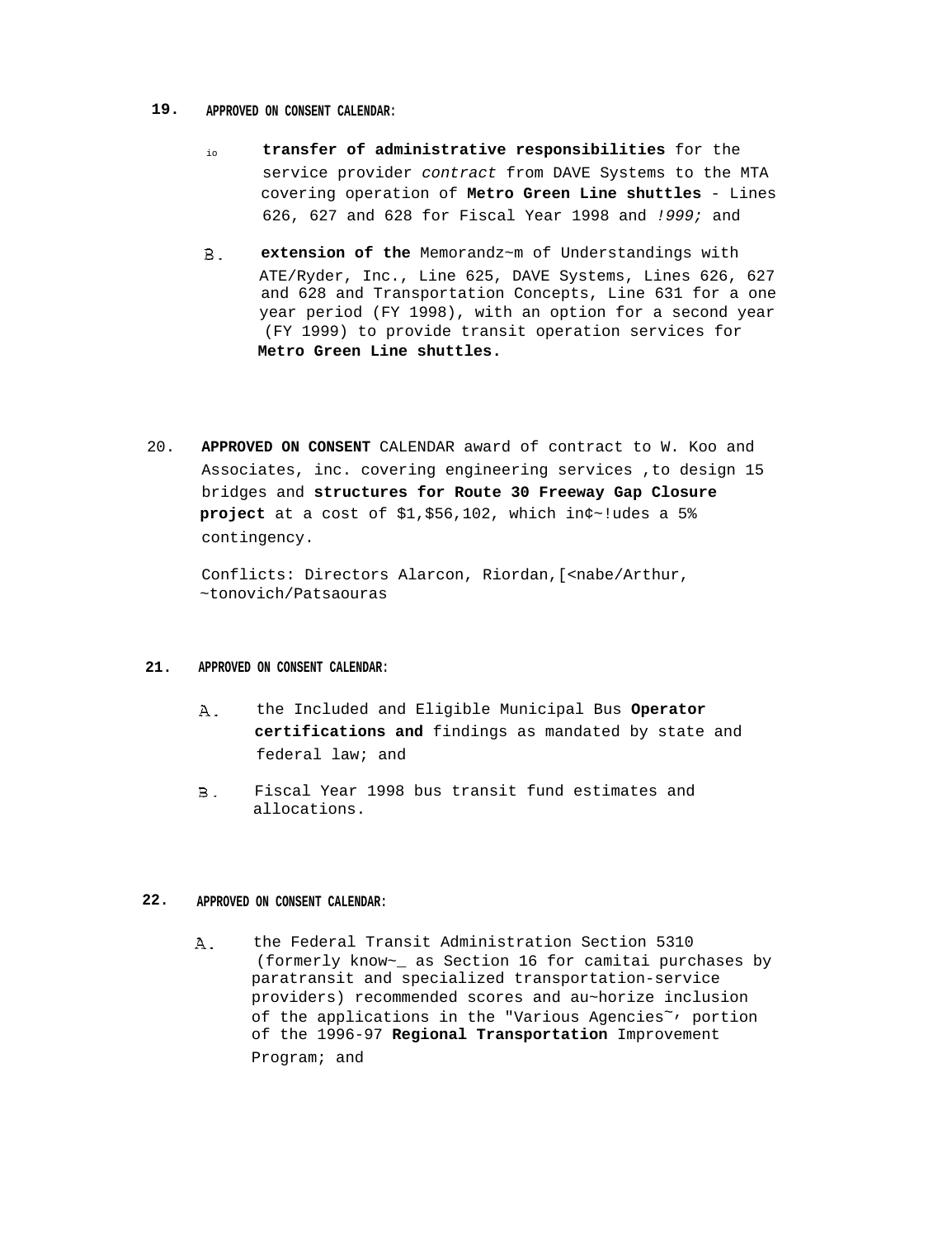- $B.$ execution and transmittal of the Resolution and scoring recommendations to the California Transportation Commission.
- 23. APPROVED:
	- changing the funding allocation process for Incentive Α. Projects and inclusion of changes in the Proposition A Discretionary ~[uidelines; and
	- $B.$ allocation of funds for the Proposition A Discretionary incentive Program for Fiscal Year 1998.

EXECUTIVE ~A/qAGEMT£1~T COM~ITTEE

#### **24. APPRO~TED ON CONSENT CA~LENDA/~:**

Α. adoption of the Revised Alcohol and Drug Abuse Policy to be effective July i, !997; and

authorizing the CEO to approve subsequent revisions necessar!/- to comply with the Eedera! Transportation Administration drug and alcohol testing regulations and the U.S. Department of Transportation Procedures for TransporTation Workplace Drug and Alcohol Testing Programs.

25. APPROVED implementation of the recommendation of the Hay Management Consultant Group to retain the current classification titles and change salary grades as follows:

|                                        | Current<br>Grade | New<br>Grade |
|----------------------------------------|------------------|--------------|
| Ethics & Lobbyist Registration Manager | Grade K          | Grade        |
| Senior Ethics Officer                  | Grade i          | Grade        |
| Ethics o $\cdot$ $\sim$ $\sim$ $\sim$  | Grade H          | Grade        |

.... c~~r Cragin offered a motion, seconded by Director Wilson for discussion, to change the salary grade of zhe Ethics & Lobbyist Reg:  $s \sim t_0$  Manager to Grade 0. The motion  $\sim$   $\alpha \sim e$  on a voice vote.

m~ ..... votinm: Burke Cragin, Wilson, K&qabe, Fasana, 0ropeza, Patsaouras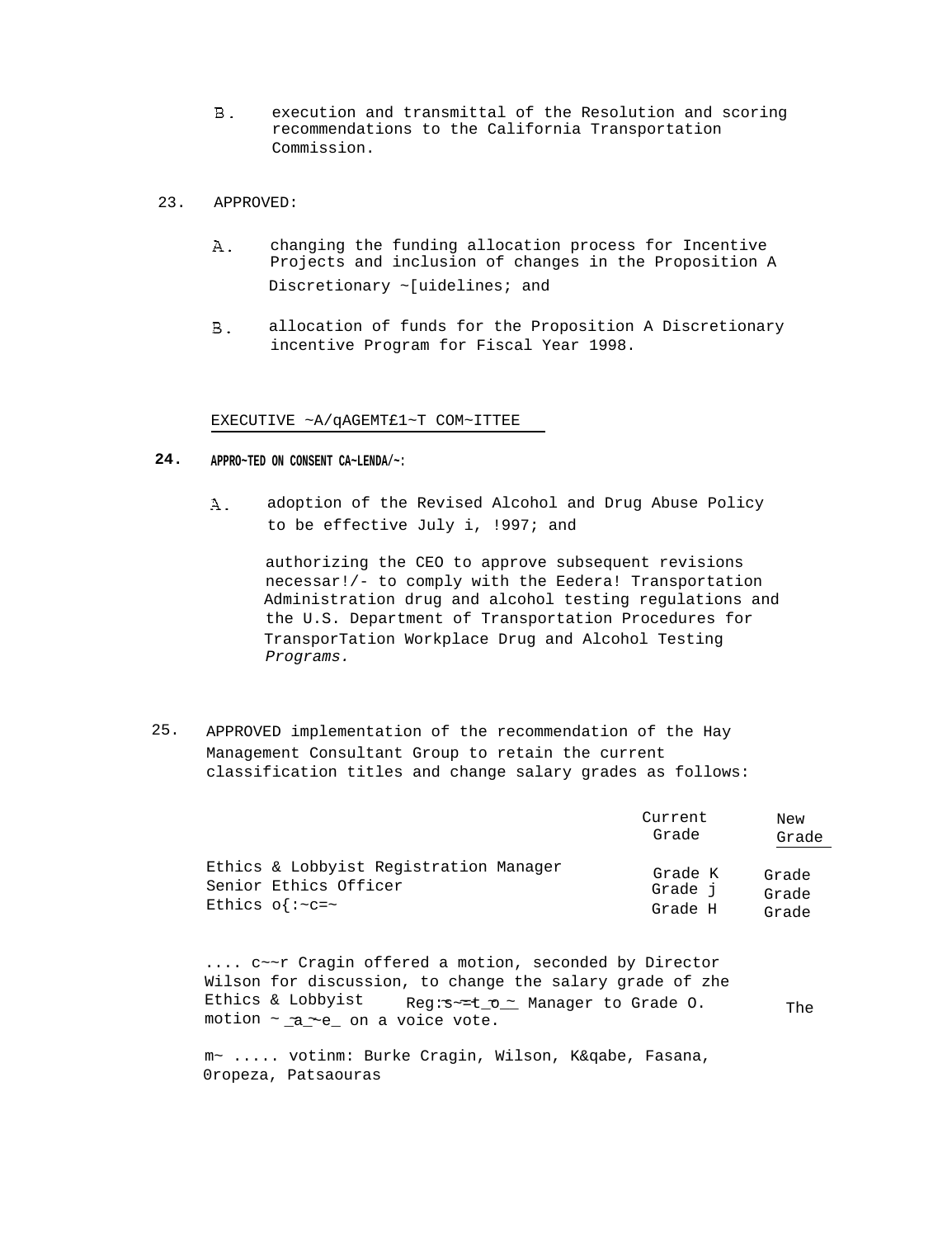26. APPROVED ON CONSENT CALENDAR adoption of a resolution revising the MTA Records Retention Schedule.

#### **OPEP~ATIONS CO~4MITTEE**

27. CARRIED OVER due to lack of quorum:

rejection of Metro Freeway Service Patrol procurement for Beats 15, 19 and 26 and reDrocure these beats using a sealed bid process rather th~n the RFP process; and

 $B_{\perp}$ extension of current contracts during the reprocurement process through December 31, 1997:

| Beat | Contractor   | Extension       |
|------|--------------|-----------------|
| 15   | Kenny's Auto | $\sim$ ! 08,000 |
| 19   | Frank Scotto | \$170,000       |
| 26   | Frank Scotto | \$I/I,000       |

AUTHORIZED the CEO to utilize her contracting authority for any ongoing service re\_cuirements.

Conflict: Director Riordan Directors present: Cragin, Burke, Wilson, Knabe, Fasana, Patsaouras

- 28. APPROVED ON CONSENT CALENDAR award of contracts covering diesel fuel for a two-year period, with an opnion for one additional year at the election of the MTA,
	- A. Poma Distributing, San Bernardino, the lowest responsive, responsible bidder for Sectors ! and 3 for an estimated yearly cost not to exceed S!!.2 million for a three-year tonal of \$33.6 mi!!ioni and
	- B. Petro-Diamond, Inc., irvine, the lowest responsive, responsible\_bidder for Sector 2 ~ ~ responsible bluder for sector  $\sim$   $\sim$   $\sim$   $\sim$   $\sim$  an estimated cost not to exceed \$4.8 million for a  $t^{\infty}$ ... of \$14.4 million.  $\sim$  ....-yea\_ to~at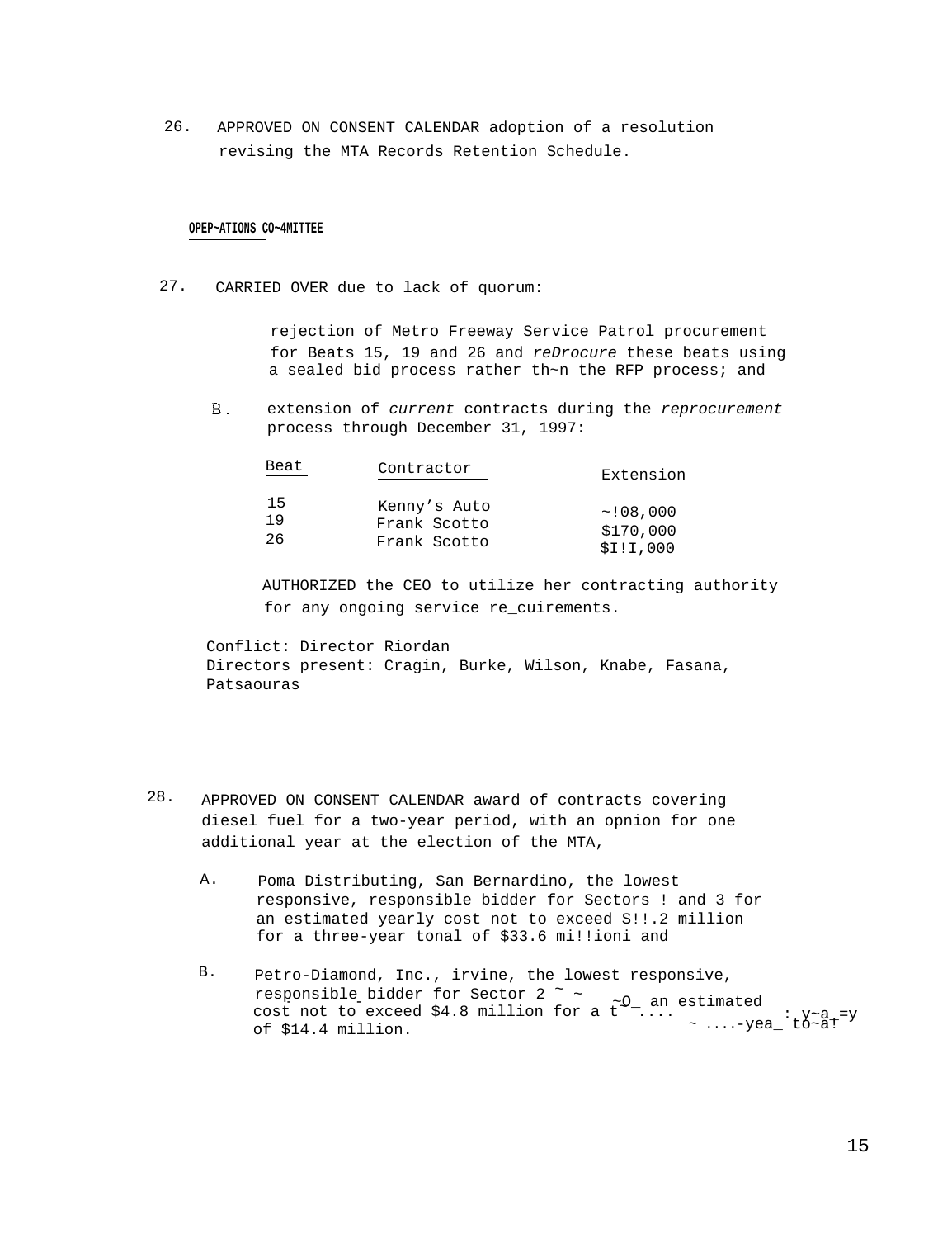#### **29. APPROVED ON CONSENT CALENDA/{:**

rejection of non-responsive bid submitted by U!tramar, Inc. for non-compliance with the DBE re.cfdirements; and

award of contract to Southern Counties Oil Co., Orange, the lowest responsive, responsible bidder, to provide unleaded fuel for a two-year period, with an o~tion for one additional year at the election of the MTA, at a cost not to exceed \$711,000 per year, for an estimated two-year cost of \$1,422,000.

- 30. APPROVED ON CONSENT CALENDAR contract award to Sahara Waterproofing, Corona, the lowest responsive, responsible bidder, covering installation of a f!~or topping ~ystem in the Maintenance Building at Division 8, for a fixed price of \$197,152.
- 31. APPROVED ON CONSENT ~LENDAR award of a contract to HK Systems, Salt Lake City, Utah, the highest rated responsive and responsible proposer to RFP No. 0P6300!700, to Drovide turnkey system replacement for the MTA's Automatic ~torage and Retrieval Systeam (ASRS) computer control systea% located in the Central Warehouse Facility at the Regional Rebuild Center (RRC) at a cost not to exceed \$1,065,795.
- 32. APPROVED ON CONSENT C.ALEI{DA.~ contract award to Sherwood E!ectromotion, Inc., Ontario, Canada, the lowest responsive, responsible bidder under iFB No. 0P33600506, to overhaul 1!4 Metro Blue Line Light Rail Vehicle Traction Motors for a bid price of \$284,866.
- 33. APPROVED ON CONSENT  $C \sim -q \sim DA / \{\text{contract award to Gilder}}$ Graphics, Everett, Washington, the lowest responsive, responsible bidder under iFB No. OP634000!0-A, covering printing of bus transfers for a 27-month period, with an option to extend the contract for an additional 27-month period at the election of the MTA, for a 27-month cost not ~o exceed \$I,657,248~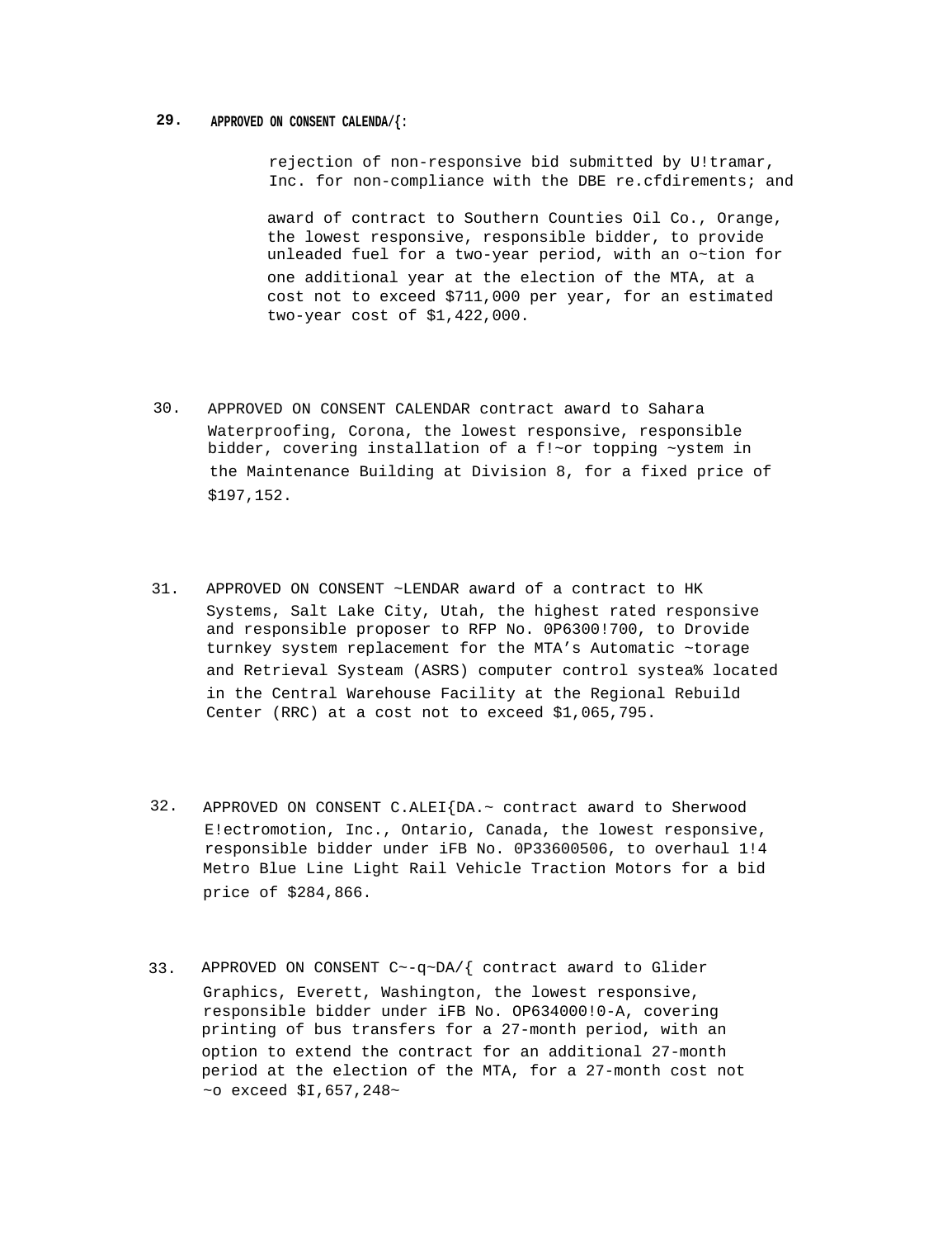#### **34. APPROVED ON CONSENT CALENDAR:**

- ho rejection of non-responsive bid submitted by D & M Construction, West Hills, for non-compliance with the DBE requirements;
- Bo contract award to A & P Construction Co., Torrance, the lowest responsive, responsible bidder covering construction of improvements to the E1 Monte Station in compliance with Americans with Disabilities Act, for a fixed price of \$266,539.
- 35. APPROVED ON CONSENT CALENDAR a Memorandum of Understanding (MOU) with the Southern California Regional Rail Authority (SC~RA) to maintain portions of the rights-of-way (ROWs)which are more than 20 feet from the center line of tracks operated by SCRRA and owned or contro!le~ by the MTA for an amount not to exceed \$5i0,000 per year.
- 36. APPROVED payment of City of Los Angeles invoices totaling \$304,633 for weed abatement and trash removal services for MTA owned inactive rights-of-way and parcel properties under an existing Master Cooperative Agreement.

#### **CONSTRUCTION COMMITTEE**

#### **37. .~DPROVED UNDER COMMITTEE AUTI{ORiTY:**

Change Order B630-C0-!3 for Contract B630, with  $A$ . Powe!!/TPS, Joint Venture, covering additional traction power equipment on the Metro Red Line, North Hollywood portion of the multi-project contract, in the amount of \$900,090; and

an increase to the Authorization for Expenditure for the Metro Red Line North Hollywood portion of Contract No. B630 in the amount of \$900,090, for a revised AEE of \$13,627,227.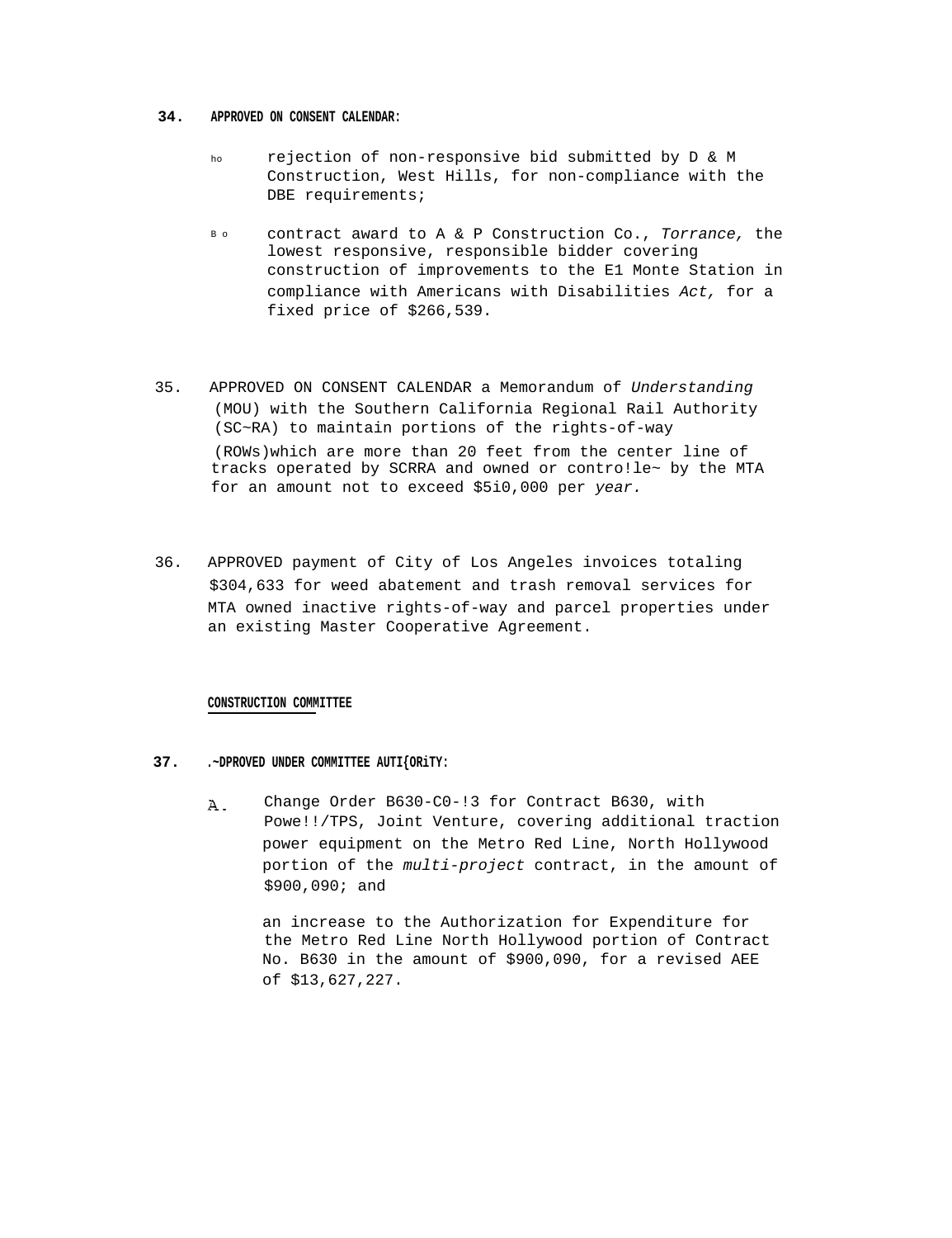38. APPROVED UNDER COMMITTEE AUTHORITY an increase to the Authorization for Expenditure for Contract B631 with Fischbach & Moore, covering traction power installation on the Metro Red Line, Wilshire and Vermont/Hollywood Corridors, in the amount of \$187,500 for a revised AFE of \$5,642,672.

#### **39. APPROVED ON CONSENT CALENDAR:**

- Amendment No. B290-C0-4.00 to Contract B290 with Tutor- $\mathbf{A}$ . Sa!iba Corp, .~nci!lary Construction and Maintenance contract, for work on the Metro Red Line, Vermont/ Hollywood Corridor in the amount of \$3,719,177; and
- an increase to the Authorization for Expenditure in the В. amount of \$2,763,400 for a total of \$!3,276",943.

Conflicts: Directors Lnabe/Arthur Director Antonovich voted no.

40. APPROVED LrAUgER COMMITTEE AUTHORITY an increase to the :Authorization for Expenditure for Contract B241 with Tutor/Sa!iba-Perini, Joint Venture, for pending changes to the ~e-~mont/Beverly Station work on the Metro Red Line, Vermont/Hollywood Corridors in the amount of \$216,435 for a revised AFE of \$45,269,748.

Conflicts: Directors ~nabe/Arthur Director Antonovich voted no.

 $\sim$   $\sim$ 

 $41.$ APPROVED ON CONSENT C/%LENDAR an increase in the 800281 Metro Red Line, Transit Enhancements, budget by \$4,500,000 covering construction of public area sprinkler systems in five (5) stations on the Vermont/Hollywood Corridor Project.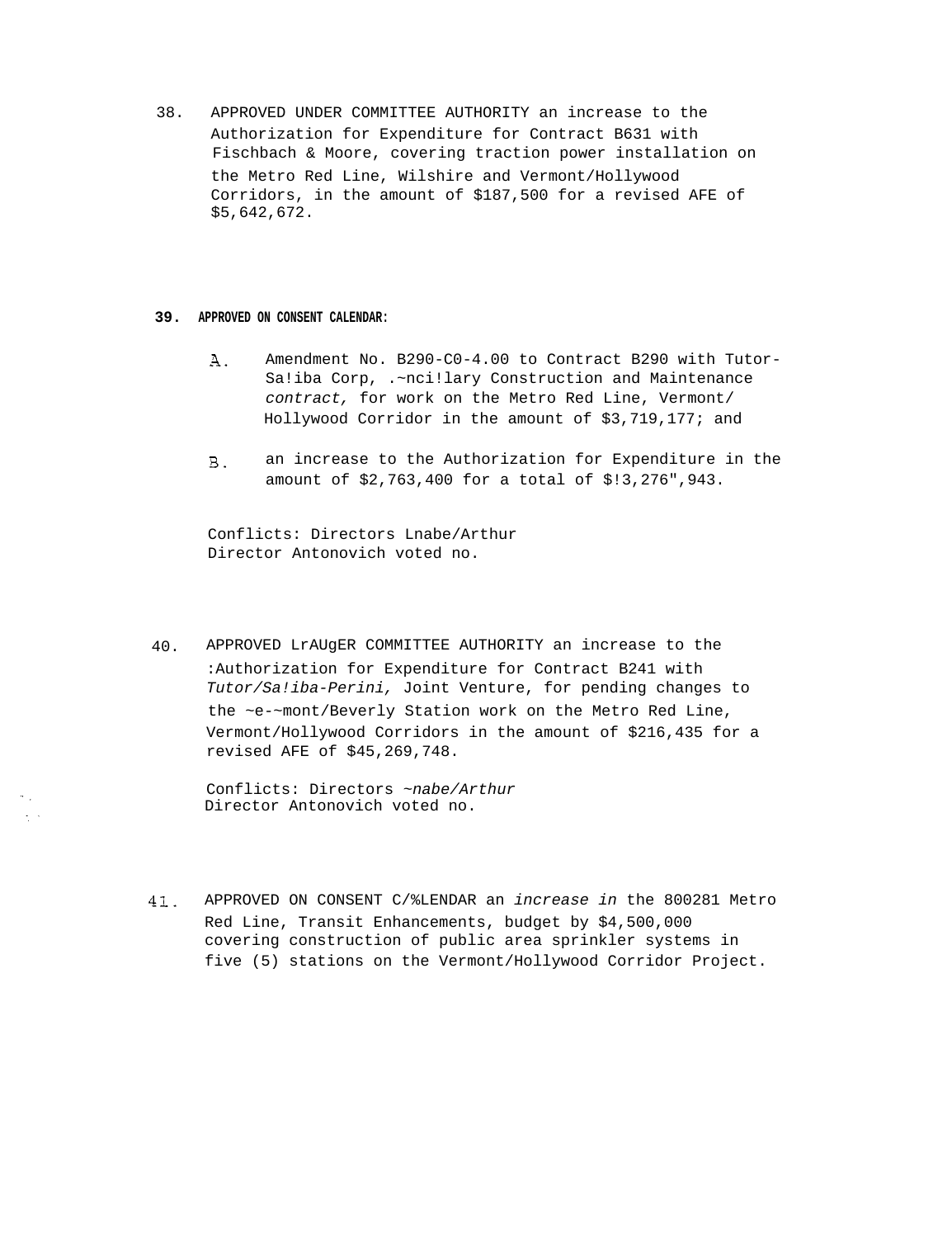#### **42. APPROVED ON CONSENT CALENDA/{:**

certifying review and consideration of the Addendum with the Supplemental Enviromm~ental Impact Report **(SE!R);**

approval of the \_Addendum with the Supplemental Environmental Impact Report (SEIR) and the Modified Initial Study/Environmental Assessment (MIS/EA) providing for the relaxation of project noise and vibration criteria and substituting less expensive measures to mitigate noise and vibration impacts along parts of Lankershim Boulevard in North Hollywood; and

C. approval to file a Notice of Determination.

Director Antonovich voted no.

#### 43. APPRO~D by Roll Call Vote of Principals:

Α. award of Contract Work Order Nos. 47 and a portion of S0 to Contract E0070 with Engineering Management Consultant covering the completion of final design services for the Metro Red Line, East Side Extension, in the cumulative amount of \$5,580,000; and

an increase in the Authorization for~xpene=uu~ ~ "~  $\cdots$  in the amount of  $\zeta$ <,Z80,000 for a revised AFE of ....  $\sim$  ~" \$~9,904,7!0.

| Ayes:      | Burke, Cragin, Fasana, Oropeza, Wilson,                 |
|------------|---------------------------------------------------------|
|            | Yaros!avsky, Zarian                                     |
| Hoes:      | None                                                    |
| :AJostai~: | None                                                    |
| Absent:    | ~ntonovich, Alatorre, ~nabe, Molina, Riordan,<br>Schatz |

Conflict(s): Direc<ors, K\_nabe/Arthur, Antonovich/Patsaouras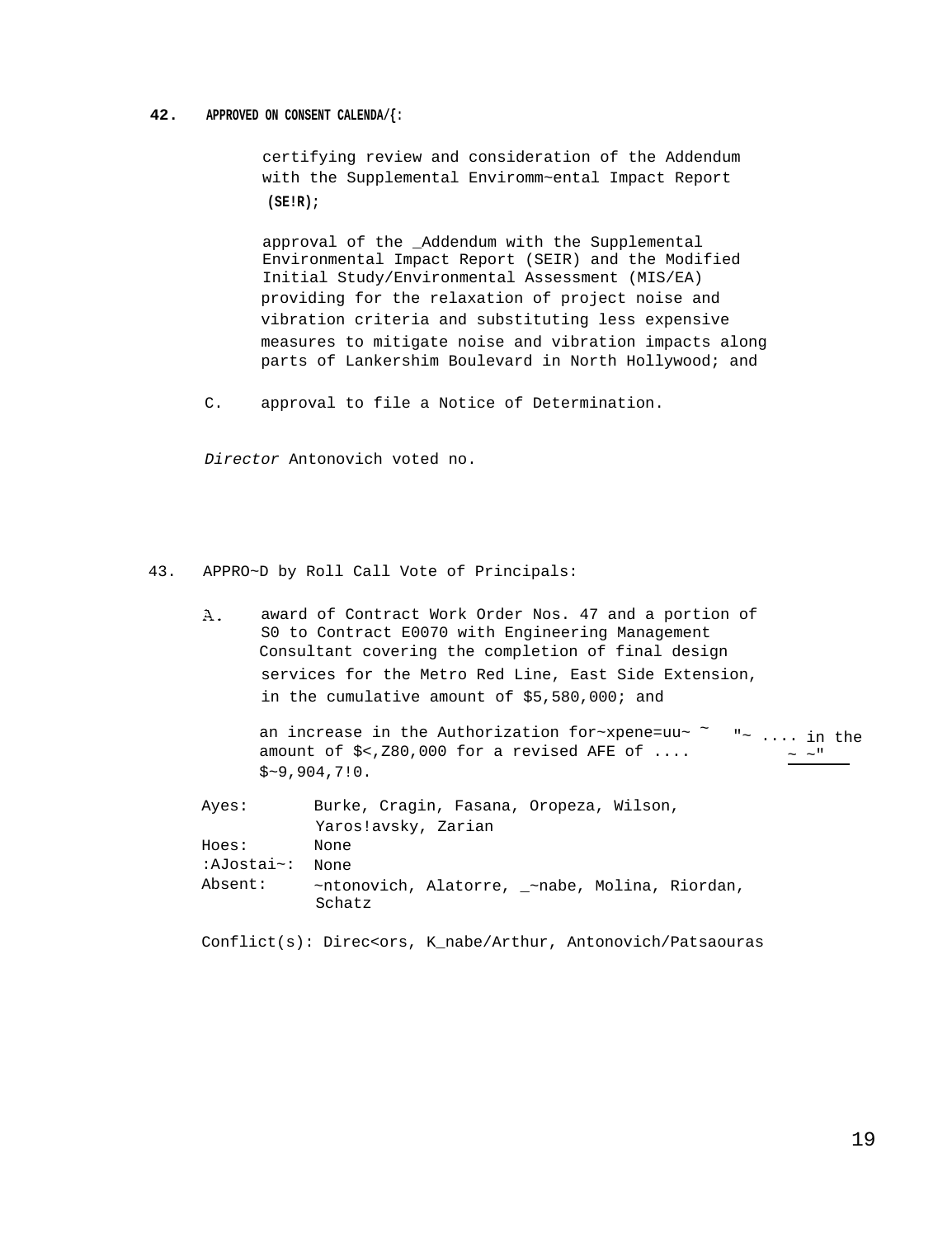#### **4 4. WiTHDRAWlq :**

Ao Co certifying review and consideration of the Addendum to **the Final Envirornnental Impact Report;** approval of the Addendum to the Final Environmental Impact Report and adoption of the **project changes for the Metro Red Line, East Side Extension;** and approval to issue a Notice of Determination.

#### **45. APPROVED UIqDER COMMITTEE AUTHORITY:**

award of contract no. C0629 to Fujitec America inc.  $A$ . covering elevator **retrofit for safety related work** to comply with CaI-OSHA re\_quirements on Metro Red Line Segment ! in the amount of \$242,247; and

an Authorization for Expenditume in an amount not to exceed \$310,472, which includes \$4G,000 to cover potential night work and an ~:,owance of 10% for unanticipated changes.

#### 46. WIT~iDRAWN:

- ho Contract Work Order No. 5 to Contract MC020 with CRSS Constructors for **construction management services for radio communication system retrofit** on Metro Red Line, Segment ! in the amount of \$358,845; and
- $B.$ an increase of \$20,000 to the Authorization for Expenditure ~o fund potential changes.

Conflict: D!\_~c~ors Knaoe/~.r~hur

- 47. ~AR-R!ED OVER to July **Construction Committee** fundinc for Gannett Fleming, the **Project Management** Oversight ~PMO) **consultant,** covering a one-year contract (second year of a three-year) in the amount of \$1,547,000 as follows:
	- A. Pasadena Blue Line for an amount not to exceed \$915,000;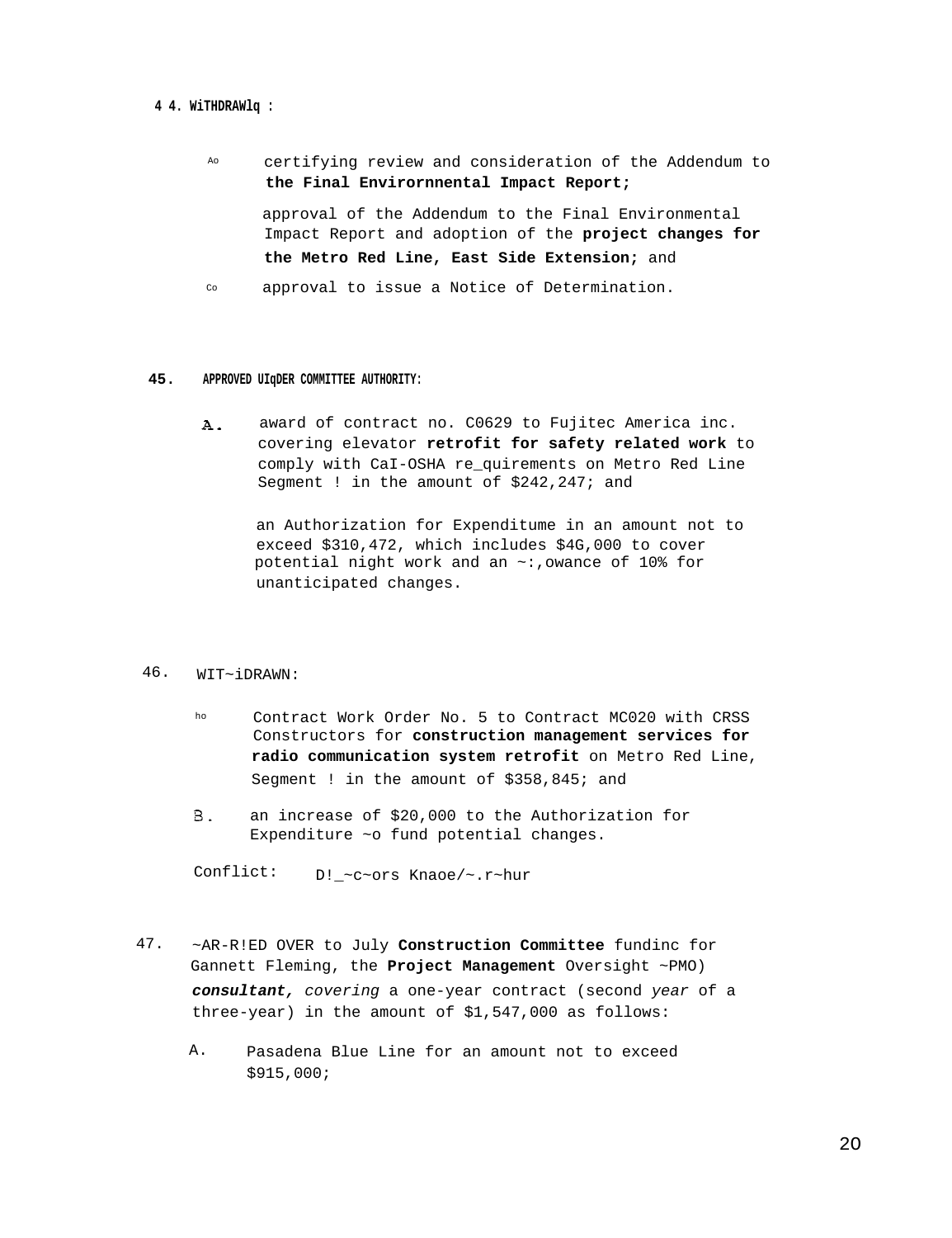- B. L.A. Car for an amount not to exceed \$332,000; and
- C. Systemwide tasks for an amount not to exceed \$300,000.

Conflicts: Directors Knabe/Arthur

48. APPROVED ON CONSENT CALENDA/{ an increase in the Authorization for Expenditure for the second year funding to Contract PM021 with F!uor Daniel, Inc. covering Project Management Assistance (PMA) services for the Metro Rail Projects, in the amount of \$3,700,000.

Conflicts: Directors Knabe/Arthur, Antonovich/Patsaouras

#### $=$ A9. APPRO~-~D AS A/~EINIDED UI~DER COM~4iTTEE AUTI{ORITY:

Contract Work Order Nos. 52 through 57 under Amendment No. 1 to Contract E0070 with Engineering Management Consultant covering program-wide design services for the period July !, 1997 through September, 1998 for the Metro Rail System in the cumulative amount of C~,I37, I19 \$2,640,378 and

an Authorization for Expenditure in the cumulative B. amount of ~ ~,~Z~ \$2,904,378

C~n.\_~c~: .... ctors Knabe/bmthur, Antonovich/Patsaouras

#### **50. APPROVED AS AI~NDED UI~DER COMMITTEE AUTHORITY:**

Amendment 8 to Contract Work Order i! to Contract E0070 with Engineering Management Consultant, to subcontract with Rail Transit Systems to incorporate Consultant Chance~ Notice 583 covering additional eng~ne~.=~\_g~ =~ and testing services for the Metro Green Line Train Control System in the amount of ~" "~ .... ~ ....=,~ \$1,085,396; and

an increase to the Authorization for Funding for the  $B.$ Metro Green Line by "" ~ "-~ ~ ......... \$1,085,396 to ~" i,~ **~** ~ ~ **\$30** 002 433

Conflicts: Directors Knabe/Arthur, ~mtonovich/Patsaouras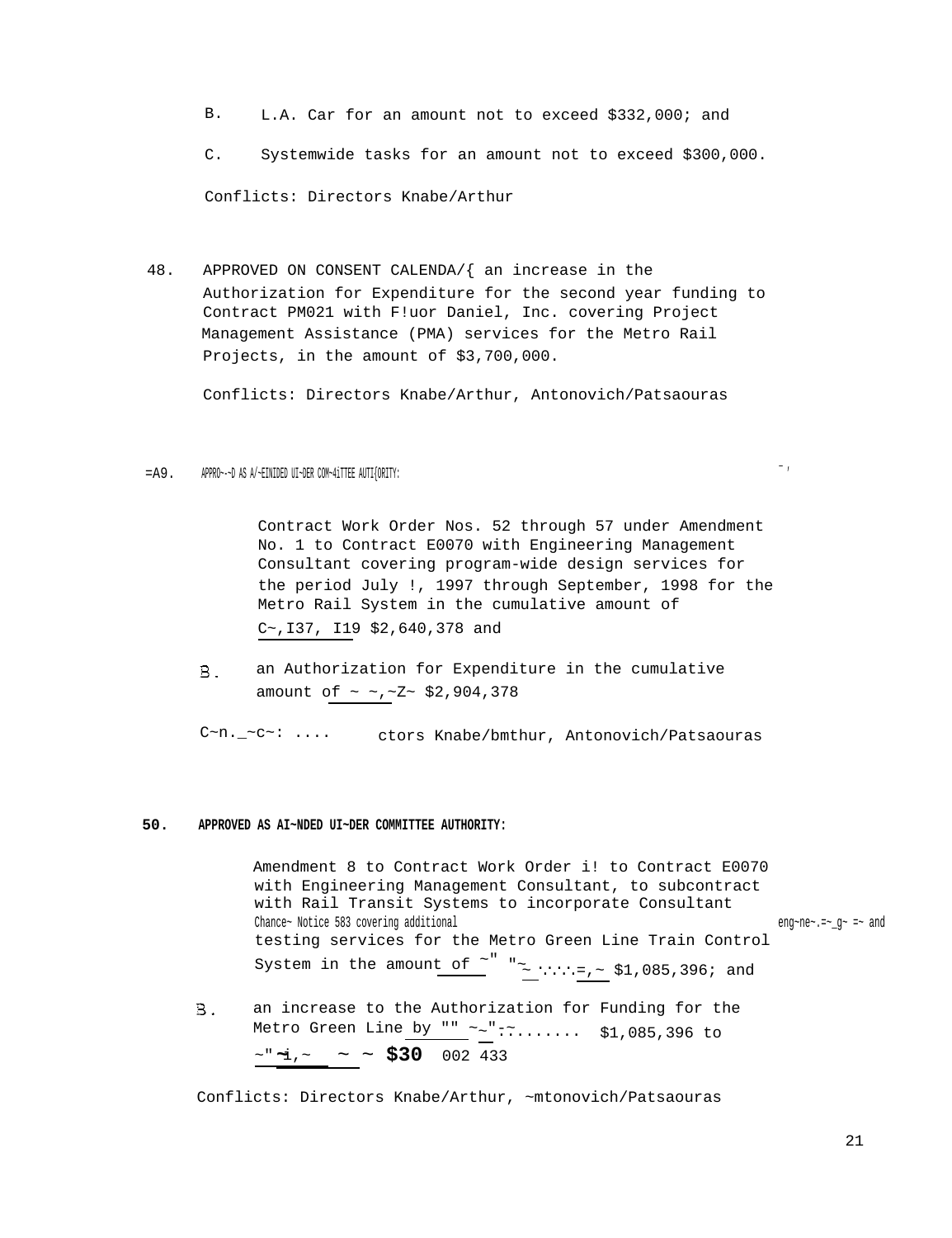#### **51. APPROVED UNDER COMMITTEE AUTHORITY:**

award of Contract Work Order No. 51 to Contract E0070 with Engineering Management Consultant for support services to reduce project costs, negotiate full funding plan and study and report on design/build and joint development approaches for the Del Notre Station Project for an amount not to exceed \$28,919; and

B o an Authorization for Expenditure in the amount of \$3!,919, which includes \$3,000 for unanticipated changes and~or extra work.

Conflicts: Directors Knabe/Arthur, Antonovich/Patsaouras

52. WIT~TDP~AWN- consideration of an increase in the.A~thorization for Expenditure to Contract E0070 with Engineering Management Consultant for art progrmm engineering services for the Metro Red Line, North Hollywood Corridor, in the amount of \$385,467, increasing the AFE to 582,751,684.

#### **53. APPRO%-ED ON CONSENT CALENDAR:**

- .Amendment ! to Contract Work Order 46 to Contract E0070 Α. with Engineering Management Consultant to *incorporate* Consultant Change Notice Nos. 54! and 562 covering additional design services for the Metro Red Line, North Hollywood Corridor in the amount of \$190,696; and
- $B^{\circ}$ an increase to the Authorization for Expenditure in the amount of \$190,696 for a revised AFE of \$82,942,380.

Conflicts: Direcrors K-nabe/Arthur, A~-tonovich/Patsaouras

Items not on the  $\sim$  ~ost~e agenda \_\_ NONE

C.A/{RIED OVER, due to lack of quorLtm, creation of a  $55.$ suDm!ementament~benefiu option for three high-~=n:<=nq Transit Police Officers who may lose pension benefits as a ,esu\_,u of transferring t8 the Lcs A~.ge!es Police Department.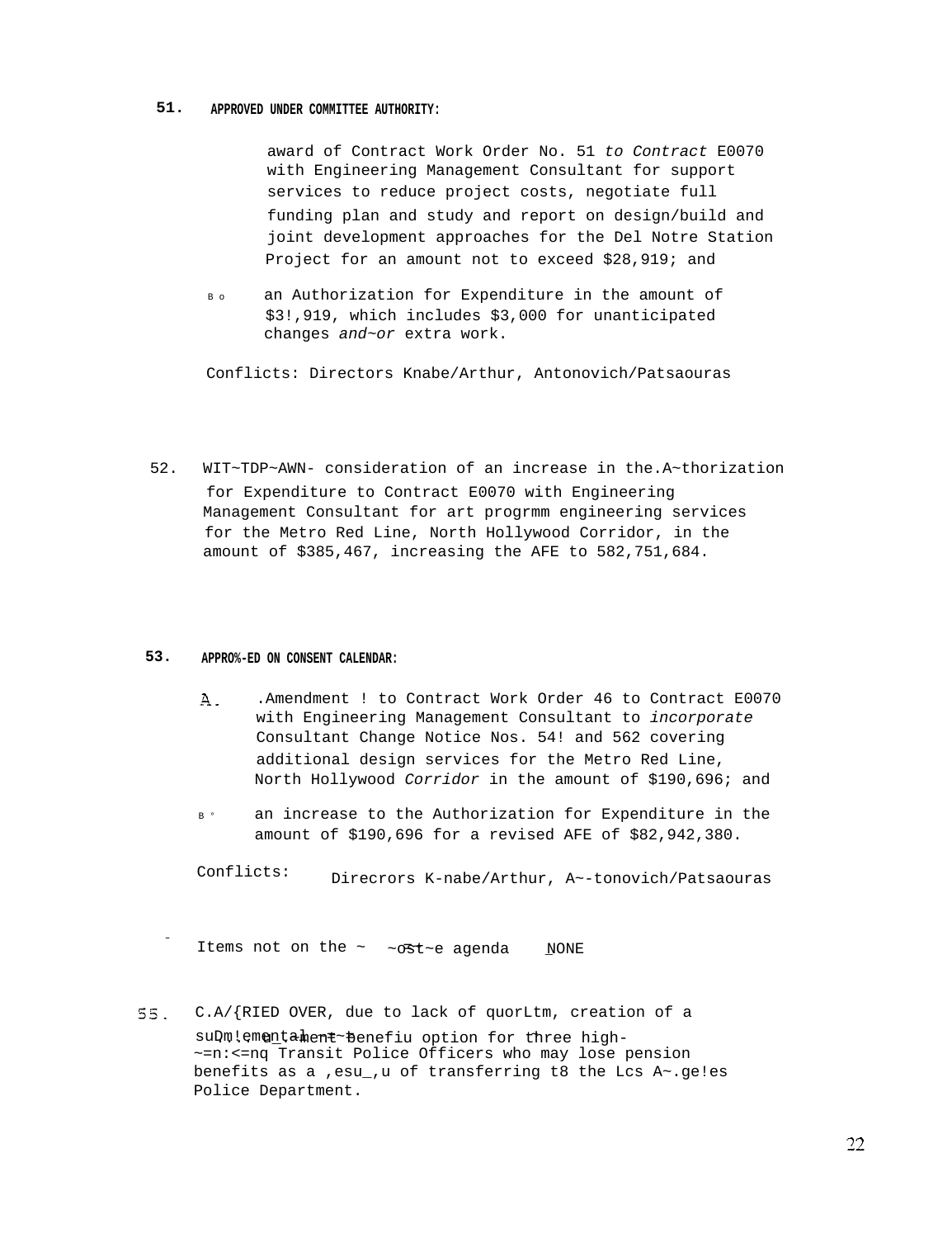Directed Linda Bohlinger and Terry Matsumoto to meet with affected parties and implement additional compensation~and or adjustments for consideration/ratification-at the next meeting.

#### **CALL FOR PROJECTS AD EOC COMMiTTE~**

56. APPROVED AS AMENDED the following actions for the 1997 Transportation improvement Program (TIP) Call for Projects (as further described in the board report and its attachments.)

> Recertify \$153.4 million in existing FY 1997-98 commitments from the FY 1995-96 through !\$9.8-99 TIP Call for Projects and authorize the expenditure of funds to meet those commitments (Attachment !) ;

- B. Deoblicate ~" ~ m~:s~ \$727 060 of previously approved project funding due to project savings, cancellations, and lapsing (Attachment 2A) and approve staff's recommended use of the deobligated funds (Attachment 2B);
- $C_{\Omega}$ Program \$666.3 million to pro3<sup>2</sup>e~s in six (oj modal categories (Auu=chmenz 3 AS .~MENDED);

.Authorize staff to submit projects (Attachments 5 and 6) to compete for appropriate state fundinc sources programmed through [~is~T!p Call for Proje6ts;

Administer the TIP Call for Projects as a project- $E$ . specific grant program with the re~uiremen% that project sponsors bear all costs in6reases;

> Execute a Memoranda of Understanding (MOU) or Letter of Agreement (LOA) with all project sponsors of approved projects to ensure adherence to ali aDDlicab!e-%ederal state, and local policies, rules, and-}eculations and o ~nsure uhat uhe scope oE =ach n~ ~ ~ ....... ~ ane can be audited;

Amend the recommended TIP Call for m~j=~= Program of Projects (Attachments 5 and 6) into the FY !997-03 Los .Angeles County Regional Transportation improvement Program (RTIP ;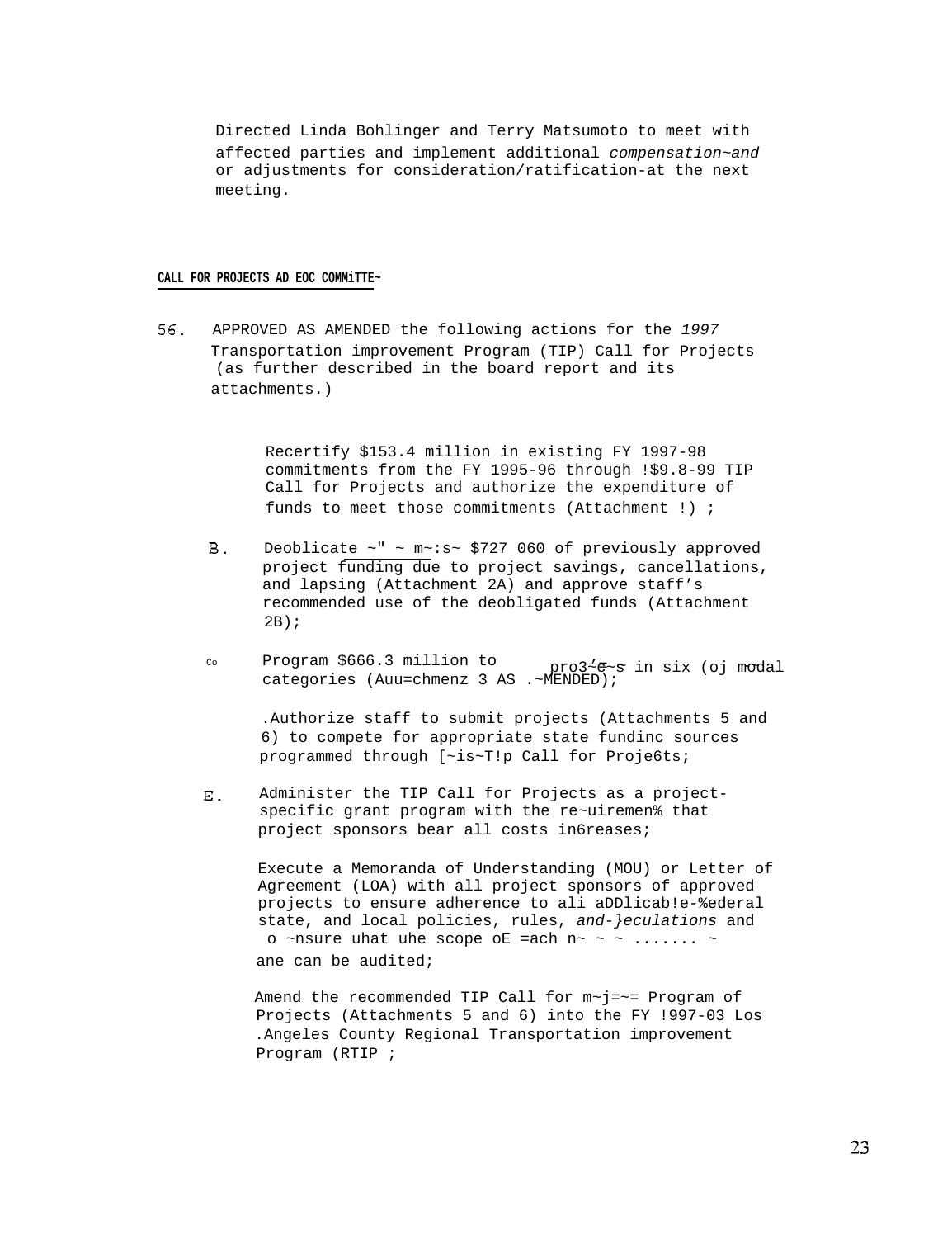Amend the Los Angeles County TIP Local Program and Н. Transit TIP into the FY 1997-03 RTIP; and

> Adopt the resolution re\_quired by the Southern California Association of Governments (SCAG) (Attachment 7) which certifies that the Los A~Igeles County has the resources to fund the projects in the FY 1997-03 KTIP and affirms its commitment to implement all of the projects in the program.

#### A/~IqDMEIqT :

والمتعقبين

Allocate \$223,000 in unprogrammed Call for Projects funds to a bike s~ation at Union Station provided the scope of the project is redefined, a private/public partnership is established, and/or additional funds are raised, so that adequate funding is programmed for the scope of work.

| Ayes:    | Antonovich, Alatorre, Cragin, Fasana,         |
|----------|-----------------------------------------------|
|          | Oropeza, Alarcon, Wilson, Yaroslavsky, Zarian |
| Noes:    | None                                          |
| Abstain: | Burke, Knabe                                  |
| Absent:  | Moiina, Riordan                               |

Restore, from the City of L.A. signal synchronization Projects, Si million in funding removed from the original application for the Gateway Cities Traffic Signal Synchronization Project.

| Ayes:    | Antonovich, Burke, Cragin, Knabe, Fasana, |  |  |
|----------|-------------------------------------------|--|--|
|          | Oropeza, Zarian                           |  |  |
|          | Alarcon, Wilson, Yaroslavsky              |  |  |
| Abstain: | None                                      |  |  |
| Absent:  | Alatorre, Molina, Riordan                 |  |  |

Director Fasana made a motion to include in the list of projects to be suf~mitted later this year to the CTC for consideration in the 1998 STIP process:

Project 4360, Line 97 SR-i34 Access and Safety improvements Program (\$3!,696,000)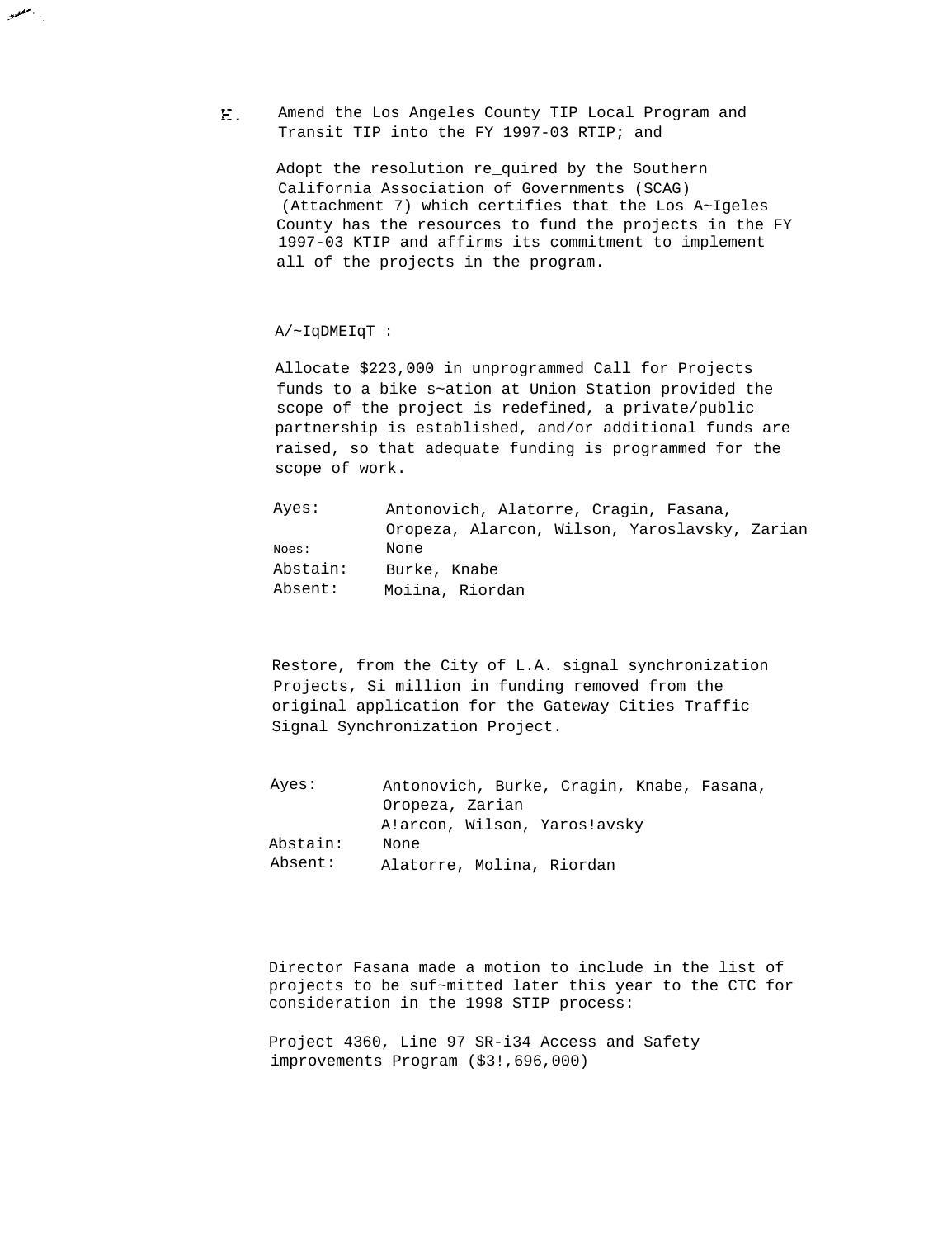Project 4408 Line 109 i-5 Western Ave. Access Program (\$29,735,000

Project 4328 Line 85 New Westbound on-ramp on SR-134 at Alameda Ave. (\$7,438,000)

Staff suggested that these projects be considered in August/September when the list comes back to the Board. The motion was withdrawn.

#### 57. APPROVED:

execution of an easement agreement with Pacific Α. Pipeline Systems, Inc. (PPS!) covering the Downey Bridge, Midway Yard, and a portion of the Valley Subdivision rail right-of-way to allow construction and operation of a 20-inch diameter crude oil pipeline and its related appurtenances, inciudinc a 24-fiber, fiber optic system to be used so!ely in c~njunction with the Pipeline;

execution of the Eiber Optic installation Agreement

Co negotiations and execution of the MTA/City Fiber Optic Agreement with the City of Los ~geles, subject to City Council approval, cove~ing the MTA's and City's shared operation, maintenance and access to the fiber optic systems; and

negotiations and execution of the MTA/PPSI Fiber Optic Agreement with Pacific Pipeline Systems, Inc. (PPSI), covering the MTA's and PPSi's shared operation, maintenance and access to their respective fiber optic systems, if an agreement is non approved by the Los A-ngeles City Council.

Conflict: Director Fasana

Directors present: Zarian, Burke, Yaroslavsky, Cragin, Wilson, Knabe, Fasana, Oropeza,. Patsaouras